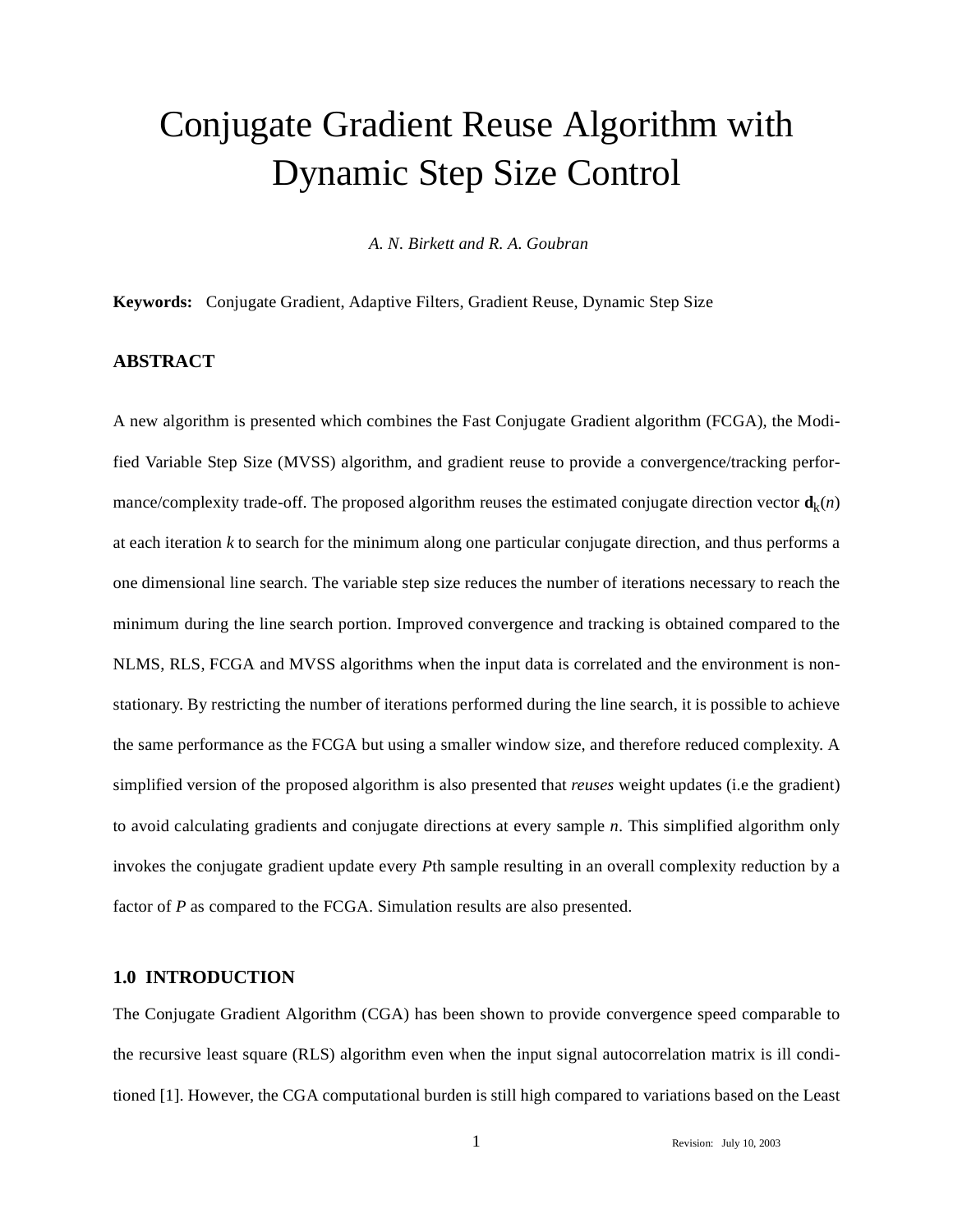Mean Square (LMS) algorithm [2]. Boray and Srinath [1] recently developed a *fast conjugate gradient algorithm* (FCGA) for adaptive filtering using an averaged instantaneous gradient over a *window* of past sample values. The advantages of this windowed approach are (i) better tracking and convergence is achieved in nonstationary environments with correlated data compared to the RLS algorithm, and (ii) there are no stability problems associated with an exponential forgetting factor as in the RLS algorithm. In this paper, we propose a new algorithm which is based on extending the FCGA to include conjugate direction reuse using dynamic step size control based on the Modified Variable Step Size (MVSS) algorithm [4]. We call this new algorithm the conjugate gradient reuse algorithm (CGRA) since it performs a simple one dimensional line search for the minimum along the estimated gradient direction. Other line search techniques such as the cubic interpolation algorithm [5] and the scaled conjugate gradient algorithm (SCGA) [6] have been proposed in the literature, however, these are formulated for full gradients and not for gradient estimates based on the technique described in [1]. A stochastic line search algorithm has also been presented in [7] which recursively minimizes the sum of squared errors on a linear manifold. It is similar to fast RLS algorithms since it iteratively calculates the optimum step size parameter. However, simulations in [7] are presented for correlated data in a stationary environment only.

In the CGRA, we use the MVSS technique during the line search portion such that successive values of the step size are calculated based on the autocorrelation of adjacent error samples. Thus, when the filter is far from the optimum and the autocorrelation of the error signal is large, the step size is large. This has the effect of reducing the number of iterations needed to find the minimum of a particular conjugate direction by increasing the line search step size where appropriate and in this respect the CGRA is similar to the SCGA. In effect the gradient direction is being reused several times to perform a one dimensional line search. We may also limit the update rate such that only *R* iterations of the line search are allowed. A reduced *R* limits the complexity increase, but still provides improvements in performance that are comparable to the FCGA with an increased gradient window size. Simulations in Section 3 illustrate that the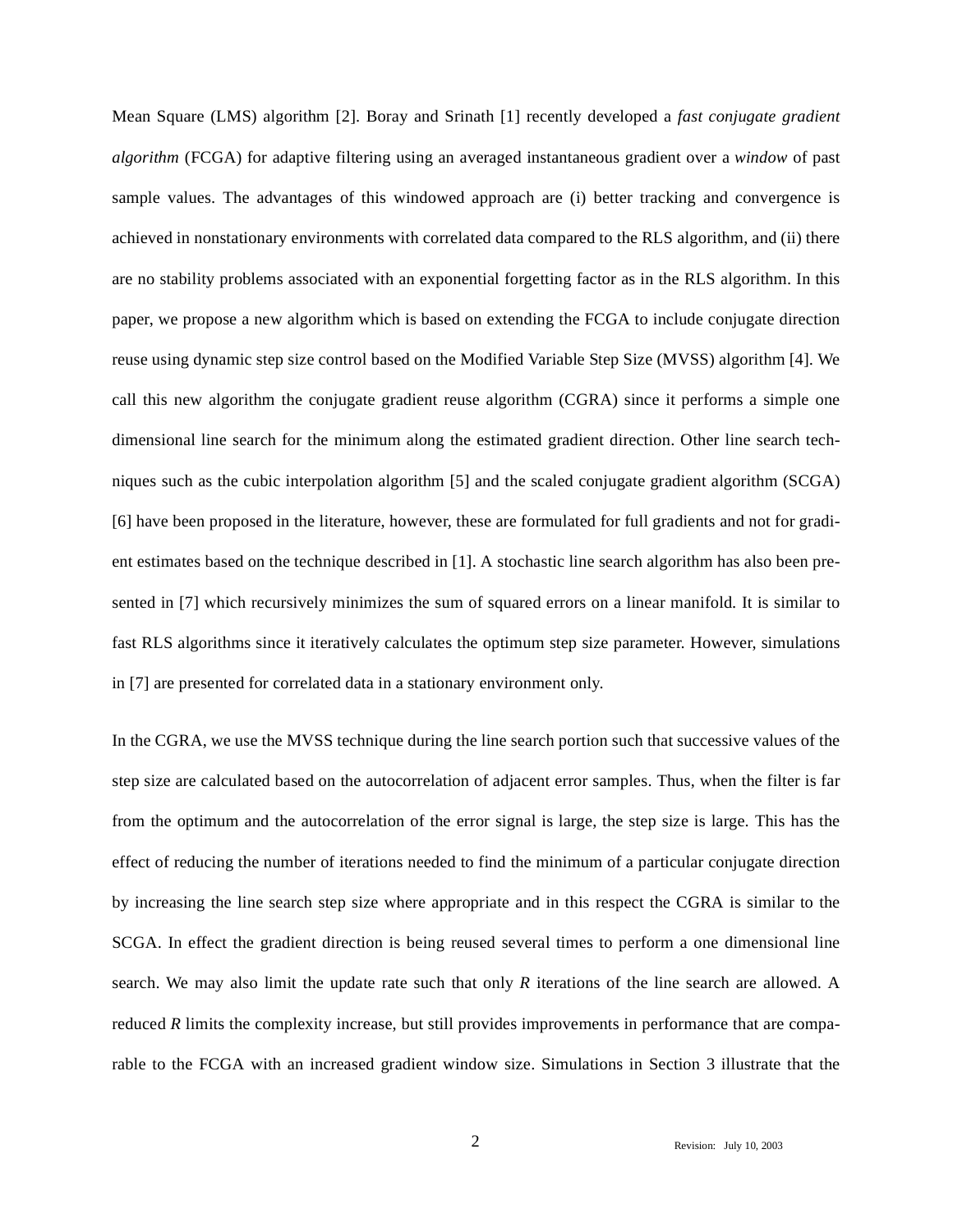CGRA is capable of achieving the same rate of convergence as the FCGA, but with a smaller gradient window, and thus a lower (overall) computational complexity.

A simplified version of the CGRA is also presented which invokes the conjugate gradient update every *P* samples. In between gradient calculations, the weight updates are reused thus avoiding the calculation of the conjugate gradients altogether. This simplification results in an algorithm with complexity reduced by a factor of *P* that still maintains a performance which is somewhere between the FCGA and NLMS in terms of tracking and convergence, depending on *P*.

The remainder of this paper is organized as follows. In Section 2 the conjugate gradient method is reviewed, the FCGA, MVSS and gradient reuse methods are introduced, the conjugate gradient reuse algorithm and a simplified version of it are formulated and complexity issues are discussed. In Section 3, we present some simulation results comparing the NLMS, RLS, MVSS, FCGA and CGRA algorithms in a system identification context using correlated input data. Conclusions are presented in Section 4.

#### **2.0 THE CONJUGATE GRADIENT ALGORITHM**

Consider a transversal filter with *m* taps where  $\mathbf{u}(n) = [\mathbf{u}(n), \mathbf{u}(n-1), \dots \mathbf{u}(n-m+1)]^{\text{T}}$  represent the tap input vector at time *n*,  $\mathbf{w}(n) = [w_1(n), w_2(n),...w_m(n)]^T$  represents the tap weight vector at time *n* and  $d(n)$  represents the desired response at time *n*. The algorithms proposed have a tap weight update equation based on stepping in the direction of the negative gradient according to;

$$
\mathbf{w}(n+1) = \mathbf{w}(n) + \mu(n) \left[ -\nabla f(\mathbf{w}(n)) \right]^T
$$
 (1)

where  $\mu(n)$  is the time varying step size. The LMS algorithm uses an instantaneous value of gradient in place of its ensemble average [8] and in the RLS algorithm, the true gradient is replaced by a data dependent estimate using the inverse of the autocorrelation matrix. This significantly improves the convergence but also adds complexity. The conjugate gradient algorithm is based on updating the tap weights with new directions that are "non-interfering", in otherwords, conjugate to each other. The CGA can be used to min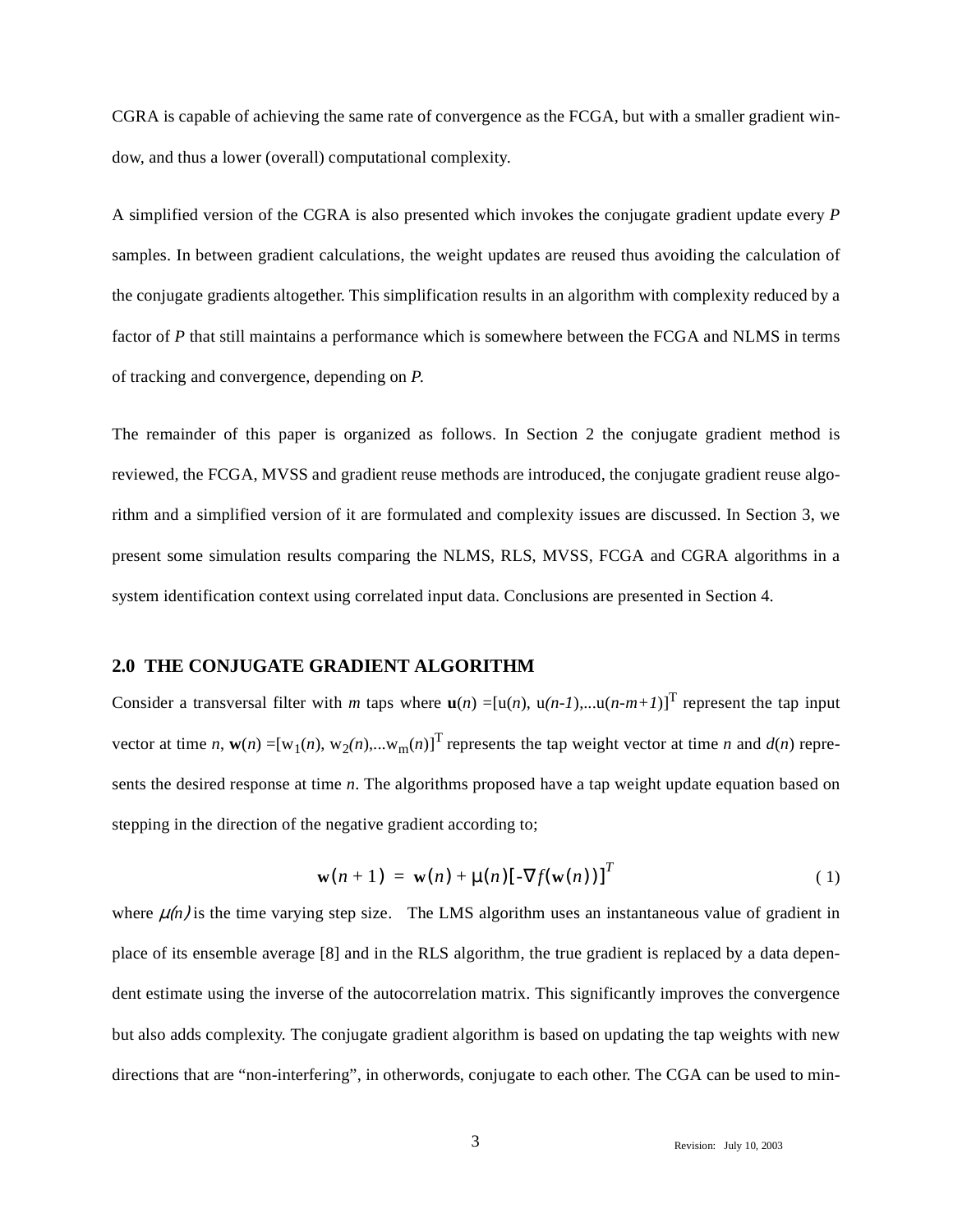imize a pure or approximated quadratic function by iteratively constructing direction vectors that are mutually conjugate and linearly independent [3]. This results in convergence properties that will minimize a quadratic function of *m* variables (i.e weights) in no more than *m* iterations and provide fast convergence. The concept of "non-interfering" directions can be made mathematically explicit by considering a multidimensional function  $f(\cdot)$ . Let point **x** represent the origin of a particular multidimensional system with a set of linearly independent direction vectors **x**0,**x**1*,* **x**2*,...***x**m-1 which represent the coordinate system. Let ∆**x** be an arbitrary  $m$  by 1 vector representing the distance from the origin **x** along the direction vectors  $\mathbf{x}_i$ . Then any function value *f*(**x+**∆**x**) can be approximated by a Taylor series which can be truncated to a quadratic function as follows;

$$
f(\mathbf{x} + \Delta \mathbf{x}) = f(\mathbf{x}) + \sum_{i} \frac{\partial f(\mathbf{x})}{\partial x_i} \Delta x_i + \frac{1}{2} \sum_{ij} \frac{\partial^2 f(\mathbf{x})}{\partial x_i \partial x_j} \Delta x_i \Delta x_j + \dots
$$
  

$$
\approx c + \Delta \mathbf{x}^{\mathrm{T}} \cdot \mathbf{b} + \frac{1}{2} \Delta \mathbf{x}^{\mathrm{T}} \cdot \mathbf{Q} \cdot \Delta \mathbf{x}
$$
 (2)

where

$$
c \equiv f(\mathbf{x}) \qquad \mathbf{b} \equiv \frac{\partial f(\mathbf{x})}{\partial x_i} = \nabla f(\mathbf{x}) \qquad \mathbf{Q} \equiv \frac{\partial^2 f(\mathbf{x})}{\partial x_i \partial x_j} = \nabla^2 f(\mathbf{x}) \tag{3}
$$

The matrix **Q** is the  $m \times m$  Hessian matrix of the function at **x**, and **b** is the  $m \times 1$  gradient of the function at **x**. The approach in the conjugate direction method is to obtain a set of linearly independent direction vectors  $\mathbf{x}_0, \mathbf{x}_1, \mathbf{x}_2, \dots, \mathbf{x}_{m-1}$  which are conjugate with respect to **Q** so that the optimum solution vector  $\mathbf{x}^0$  minimizes equation (2).  $\mathbf{x}^{\text{o}}$  can be expressed as;

$$
\mathbf{x}^{\circ} = \alpha_0 \mathbf{x}_0 + \alpha_1 \mathbf{x}_1 + \dots + \alpha_{m-1} \mathbf{x}_{m-1}
$$
 (4)

and the constants are given by [9];

$$
\alpha_i = \frac{\mathbf{x}_i^{\mathrm{T}} \mathbf{b}}{\mathbf{x}_i^{\mathrm{T}} \mathbf{Q} \mathbf{x}_i}
$$
 (5)

The conjugate gradient algorithm determines the appropriate orthogonal set of direction vectors and constants  $\alpha_i$ . If the direction vectors are mutually conjugate and linearly independent, then the initial guess **x**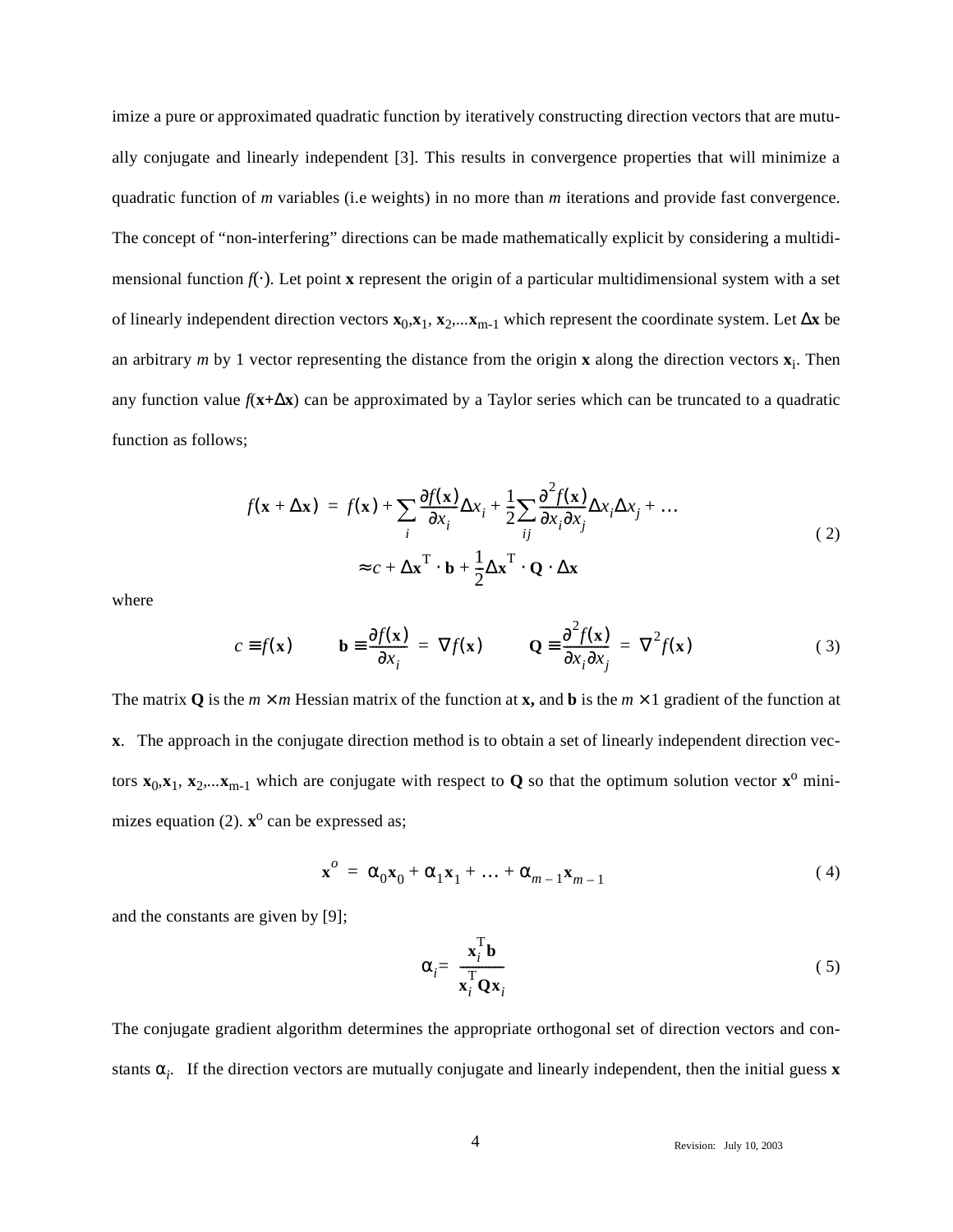will converge to the optimum  $\mathbf{x}^{\text{o}}$  after *m* steps, that is  $\mathbf{x}_{\text{m}}=\mathbf{x}^{\text{o}}$ . The conjugate gradient algorithm can be implemented in a block processing form as in [2], or as an on-line method described in this paper.

By modifying the CGA for a *nonquadratic* function as given in p. 138 of [3], an algorithm can be derived that does not require computation of the Hessian matrix **Q**. Essentially the second derivative is replaced by the difference quotient;

$$
\mathbf{Q}\mathbf{p}_k = \nabla^2 f(\mathbf{x}_k)\mathbf{p}_k \approx \frac{\nabla f(\mathbf{x}_k + \sigma \mathbf{p}_k) - \nabla f(\mathbf{x}_k)}{\sigma} \tag{6}
$$

where σ is some small constant which can be set to one. The penalty for not calculating **Q** is that *two* gradient calculations must be performed per iteration, one at the current value of the vector  $\mathbf{x}_k$  and one at  $\mathbf{y}_k$ where  $\mathbf{y}_k = \mathbf{x}_k + \sigma \mathbf{p}_k$  and  $\mathbf{p}_k = -[\nabla f(\mathbf{x}_k)]^T$  is the negative of the gradient at  $\mathbf{x}_k$ . However, since the computation of the Hessian matrix is of order  $O(m^3)$  and the calculation of a single gradient is of order  $O(m^2)$ , the savings are substantial if the filter order *m* is large. We now replace the dependent variable  $\mathbf{x}_k$ given above with a set of weights  $w_k(n)$  we obtain the following algorithm. Note that *n* refers to the time index and *k* refers to the conjugate direction count in the sequel.

## *Conjugate Gradient Algorithm Using 2 Gradient Calculations per iteration:*

*Initialization:*  $\mathbf{w}_0(0)=0$ 

For each iteration *n,* do steps *1,2* and *3.*

*Step 1. a)* Starting with an initial weight vector  $w_0(n)$  compute the following;

$$
\mathbf{g}_0(n) = \left[\nabla f(\mathbf{w}_0(n))\right]^T\tag{7}
$$

$$
\mathbf{y}_0(n) = \mathbf{w}_0(n) - \mathbf{g}_0(n) \tag{8}
$$

$$
\mathbf{p}_0(n) = \left[\nabla f(\mathbf{y}_0(n))\right]^T\tag{9}
$$

$$
b) \text{ set } \mathbf{d}_0(n) = \mathbf{g}_0(n) \tag{10}
$$

*Step 2*. Repeat for *k*=0,1,. . . ,*m*-1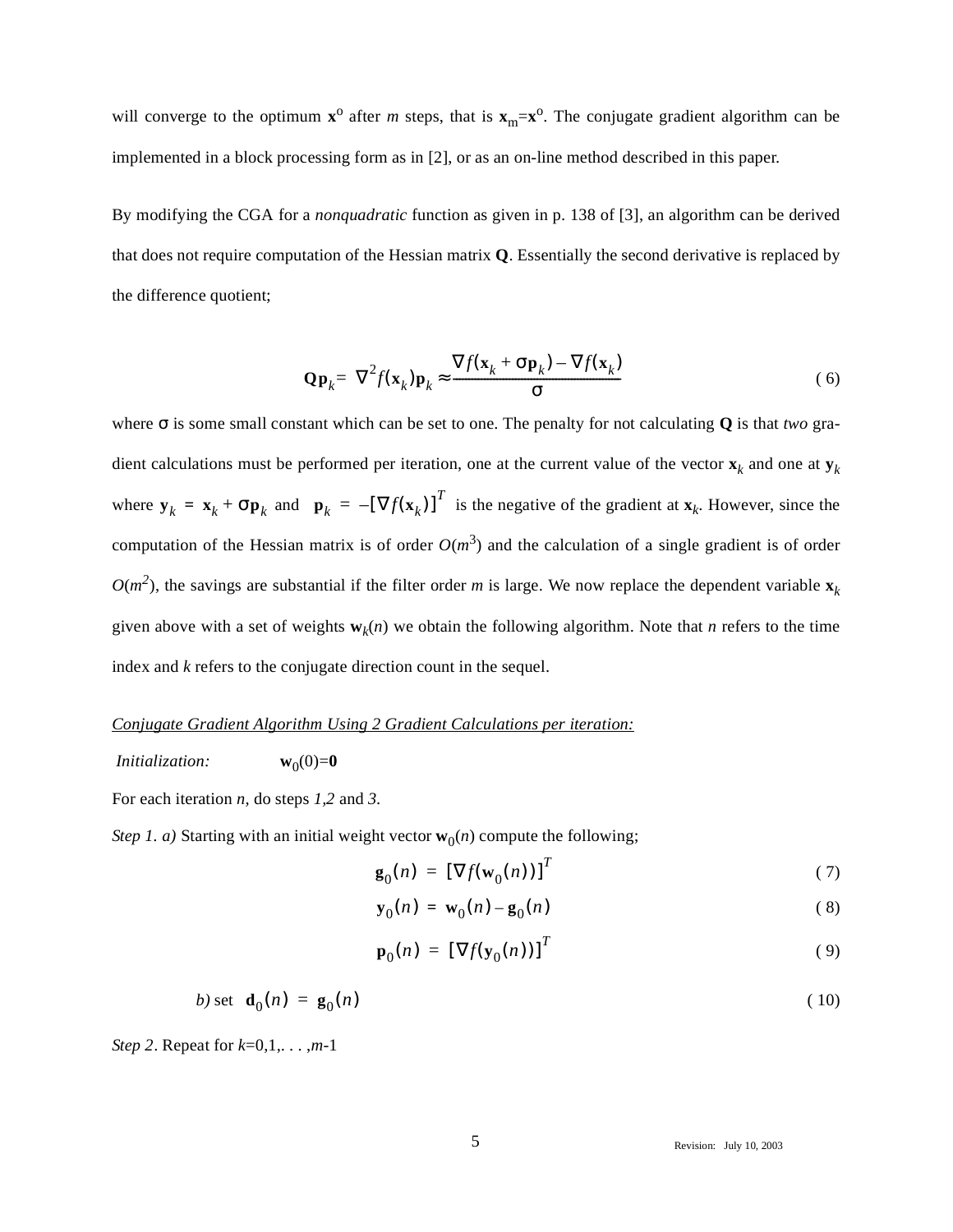*a)* set  $\mathbf{w}_{k+1}(n) = \mathbf{w}_k(n) + \alpha_k \mathbf{d}_k(n)$  where  $\alpha_k$  is the optimum step size; (11)

$$
\alpha_k = \frac{-\mathbf{g}_k^T(n)\mathbf{d}_k(n)}{\mathbf{d}_k^T(n)(\mathbf{g}_k(n) - \mathbf{p}_k(n))}
$$
(12)

*b*) Compute the gradients at the new weight vector  $\mathbf{w}_{k+1}$ 

$$
\mathbf{g}_{k+1}(n) = \left[\nabla f(\mathbf{w}_{k+1}(n))\right]^T
$$
\n(13)

$$
\mathbf{y}_{k+1}(n) = \mathbf{w}_{k+1}(n) - \mathbf{g}_{k+1}(n) \tag{14}
$$

$$
\mathbf{p}_{k+1}(n) = \left[\nabla f(\mathbf{y}_{k+1}(n))\right]^T
$$
\n(15)

*c*) Unless  $k=m-1$ , obtain the new direction vector  $\mathbf{d}_{k+1}(n) = -\mathbf{g}_{k+1}(n) + \beta_k \mathbf{d}_k(n)$  where; (16)

$$
\beta_k = \frac{\mathbf{g}_{k+1}^T(n)\mathbf{g}_{k+1}(n)}{\mathbf{g}_k^T(n)\mathbf{g}_k(n)}
$$
(17)

and repeat *Step 2 (a)*.

*Step 3*. Replace  $\mathbf{w}_0(n)$  by  $\mathbf{w}_m(n)$  and go back to *Step 1*.

 $\beta_k$  gives a measure of the rate of change of successive gradients. If  $\beta_k > 1$ , then the magnitude of a successive gradient vector is not decreasing, meaning that the minimum has been reached. If  $\beta_k > 1$  is a termination condition for conjugate direction *k* in Step 2). The calculation of  $\beta_k$  is done according to the Fletcher-Reeves method rather than the Polak-Ribiere method [9] since it tends to give a smoother convergence. In the CGA algorithm above, it is assumed that the gradient calculations are true gradients in the sense that all the data is available and that at least *m* conjugate directions can be calculated. However, this is computationally expensive and impractical if real time processing is required.

## **2.1 Fast Conjugate Gradient Method**

It is shown in [1] that if a gradient estimate is constructed by averaging the instantaneous gradient estimates over a window size  $n_w$  of past values, there will be at least  $min(m, n_w)$  linearly independent direction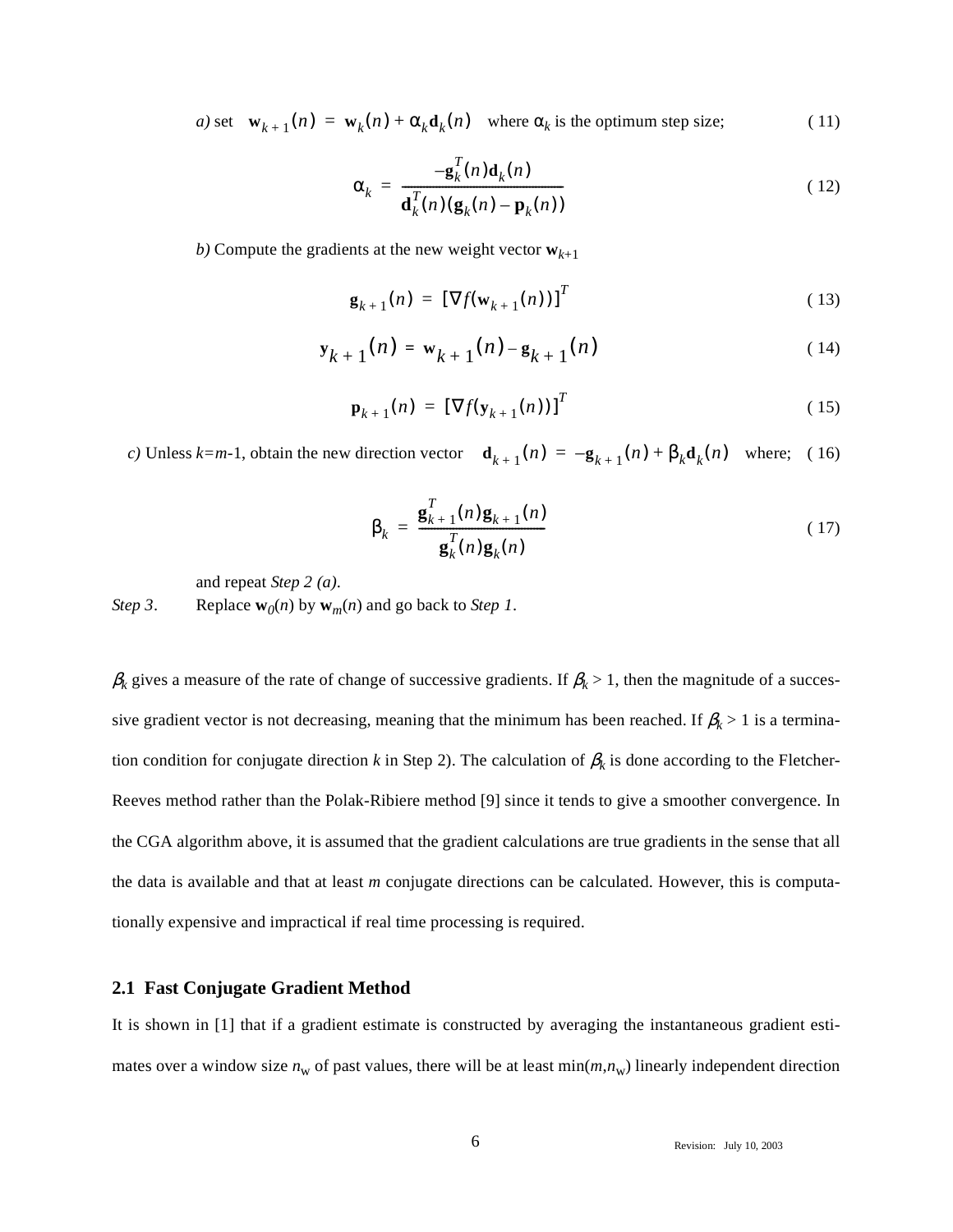vectors in the gradient estimate, where *m* is the filter order. Specifically the instantaneous estimate at time *n* is replaced by a windowed estimate as follows;

$$
\left[\nabla f(\mathbf{w}(n))\right]^T = \mathbf{g}(n) \approx \left(\frac{2}{n_w}\right) \left[\sum_{i=0}^{n_w - 1} \left\{ \left[\mathbf{w}^T(n)\mathbf{x}(n-i) - d(n-i)\right]\mathbf{x}(n-i) \right\} \right]
$$
(18)

With this gradient estimate, the CGA will terminate in  $n_w$  loops of *Step 2*. At low values of  $n_w$ , the gradient estimates are poor resulting in inappropriate values of the step size  $\alpha_k$ . In addition, the computation of  $\alpha_k$ in equation (12) still requires  $2mn_w$  multiplies and one division. By removing the calculation of  $\alpha_k$  and replacing it with a constant value, the calculation of **p** and **y** are also no longer required, thus simplifying the algorithm. However, in this paper, instead of using a fixed step size as proposed in [1], a normalized step size is used;

$$
\tilde{\alpha}_k(n) = \frac{\alpha}{\mathbf{x}^T(n)\mathbf{x}(n) + \varepsilon}
$$
\n(19)

where  $0 < \alpha < 2$  and  $\varepsilon$  is some small value. This slight variation of the FCGA was used in all the simulations. It should be pointed out that by avoiding the calculation of the optimum step size at each sub-iteration, there is no guarantee that the successive direction vectors will be truly conjugate. This will result in reduced convergence rates.

#### **2.2 Dynamic Step Size Line Search Algorithm**

Gradient computations are expensive compared to computing the output *y* for a particular set of weights **w**. An improvement in performance over the FCGA can be obtained with a marginal increase in complexity by reusing the estimated gradient direction vector  $\mathbf{d}_k$  several times until the resulting weight updates no longer lead to a reduction in error. We search for the minimum of a conjugate direction before evaluating the next conjugate direction and thus maintain true conjugacy of directions. A gradient direction is computed and a search is performed for the *minimum* along that line. This search can be optimized by exploiting additional information about the surface which can be either known *a priori* or estimated as the process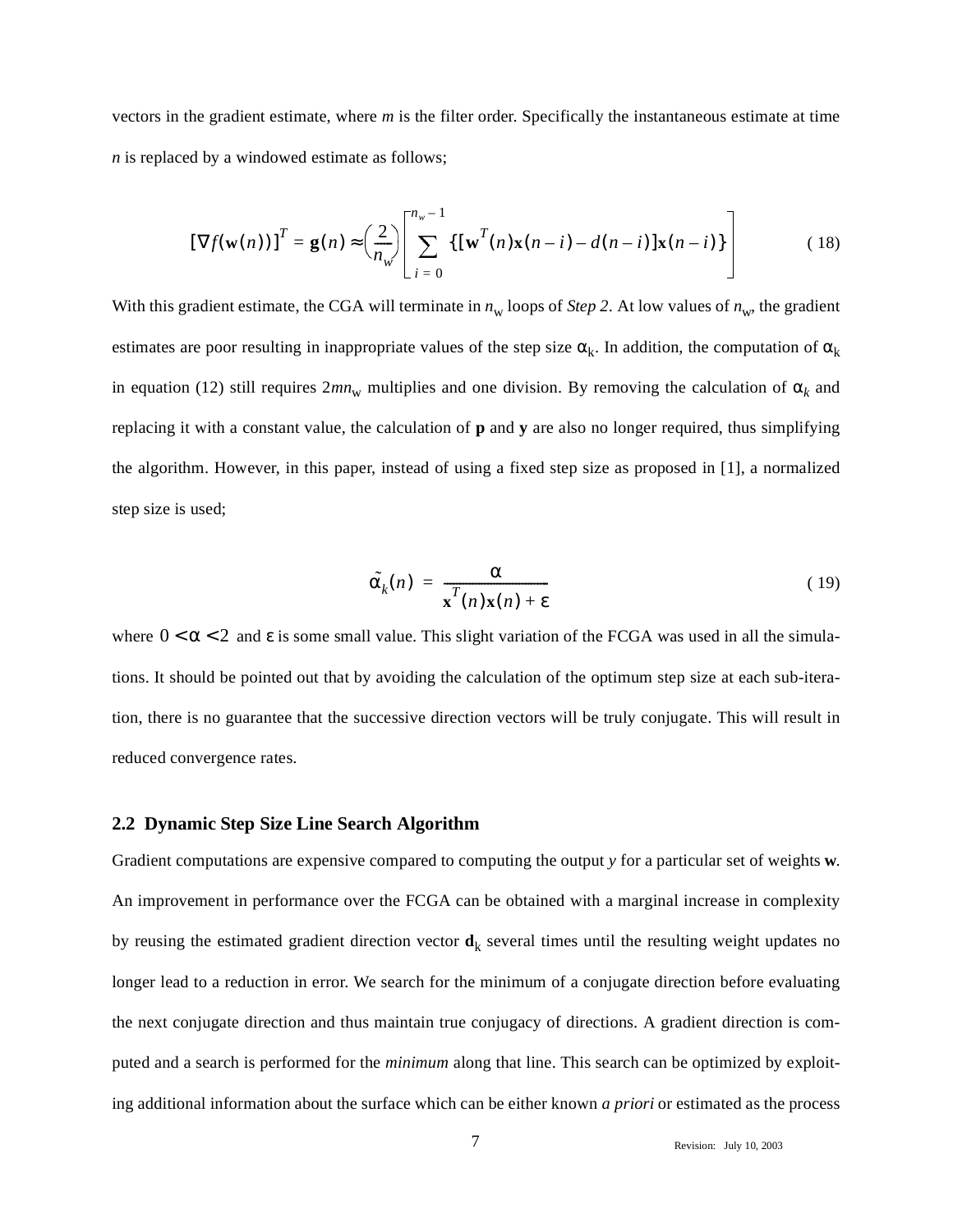continues. For simplicity, we assume that no additional information is available and that the search consists of a series of steps which terminate near the minimum. There is a trade-off between the step size and the accuracy of the search. If the step size is too small, we have good accuracy but spend a lot of time performing the search, and vice versa. We are concerned more about the number of steps taken to reach the minimum of the line search rather than the accuracy and therefore wish to use the maximum allowable step size when we are far from the minimum of the error surface.

The MVSS is a robust variable step size algorithm for LMS type filters that estimates the autocorrelation of the error signal to determine when the minimum of the performance surface is reached. When the error correlation is large, dynamic step size control adjusts the step size to be large thus speeding up the convergence. When the error correlation is small, as is the case in high noise environments, or when the minimum is reached, the step size is reduced correspondingly. Specifically, the step size is updated by the following formulas;

$$
\mu(k+1) = \begin{cases}\n\mu_{max} & ; \mu(k+1) \ge \mu_{max} \\
\mu_{min} & ; \mu(k+1) \le \mu_{min} \\
\zeta \mu(k) + \gamma \rho^{2}(k) & ; \mu_{min} < \mu(k+1) < \mu_{max}\n\end{cases}
$$
\n(20)

where 
$$
\rho(k) = \Gamma \rho(k-1) + (1-\Gamma)e(k)e(k-1)
$$
 (21)

and 
$$
\begin{cases}\n0 < \zeta < 1 \\
\Gamma < 1 \\
\gamma > 0\n\end{cases}
$$
\n(22)

The parameter  $\gamma$  controls the convergence time as well as the final misadjustment. The parameter  $\zeta$  controls the averaging of the step size update and Γ controls the averaging time constant of the filtered error update. The parameter  $\rho$  gives a short time estimate of the error signal autocorrelation. Typical parameter values are  $\zeta = 0.97$ , Γ=0.99,  $\gamma = 1e-5$  [4]. The advantage of the MVSS algorithm over the standard variable step size (VSS) algorithm is its relative insensitivity to noisy signals due to the time average autocorrela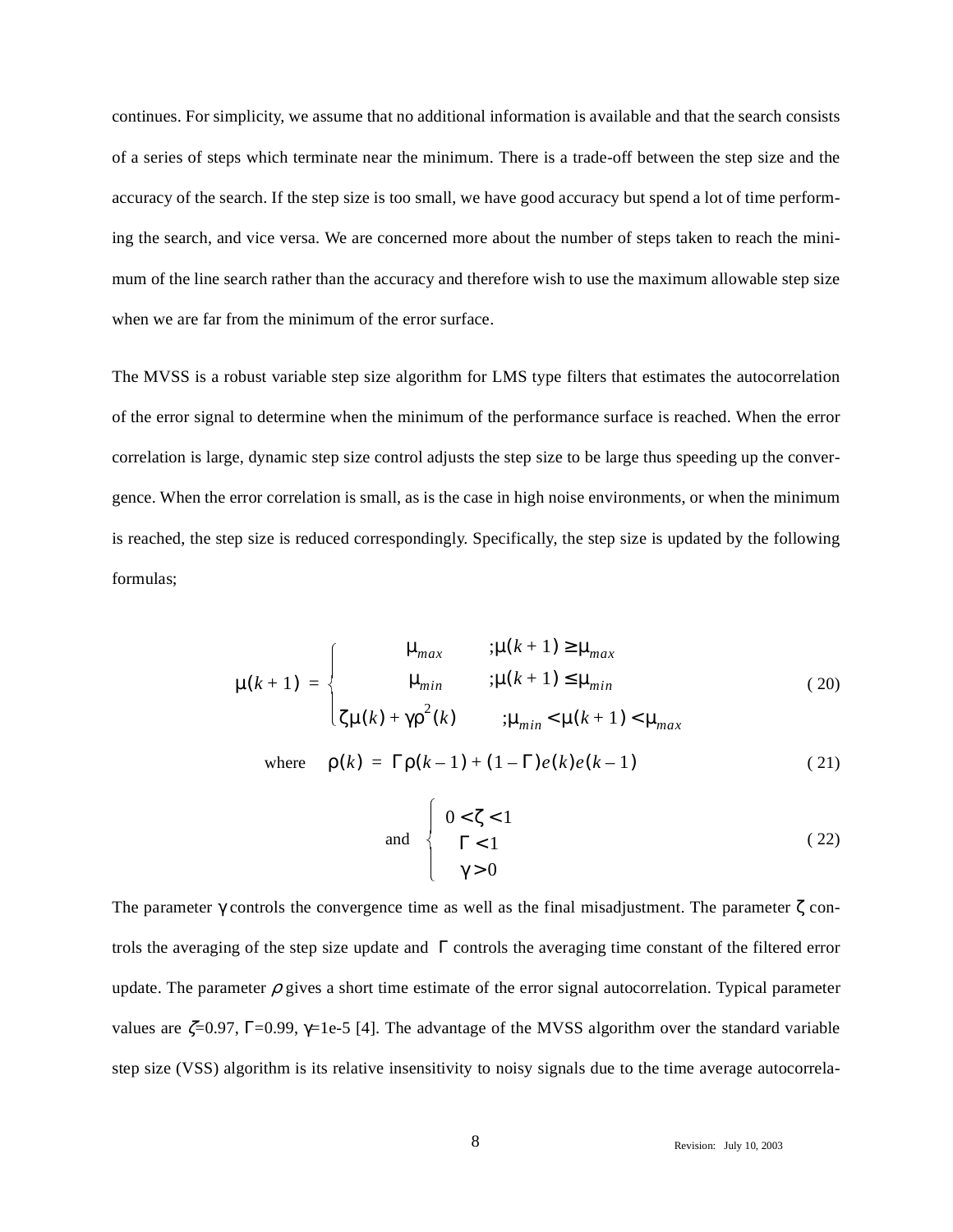tion process. This technique is adopted in the CGRA to dynamically control the step size update during the line search. A measure of the "minimum" of the line search can be obtained by examining  $e(j)$  and  $e(j-1)$ where *j* is the line search iteration count. If  $e(j) < e(j - 1)$  then the algorithm is still searching for the minimum of the performance surface along this particular direction. If  $e(j) \geq e(j-1)$  then the minimum has been reached, at which point we exit the search and replace the initial weight vector  $w_0$  with the one used to generate *e*(*j-*1).

#### **2.3 Maximum and Minimum Step Sizes**

Checking for  $\beta_k > 1$  is a necessary step in the proposed algorithm. Proakis [11] demonstrated that the conjugate gradient algorithm resembles the operation of a first-order recursive filter whose output  $\mathbf{d}_k$  is given by equation (16). An *m*-dimensional filter is in effect a set of *m* identical single-pole (low pass) filters operating in parallel which corresponds to filtering the gradients with a time-variant filter. Algorithms which use linearly filtered noisy gradients can provide faster convergence than the conventional LMS algorithm. When  $\mathbf{g}_k$  are noisy however, it is possible that  $\mathbf{g}_{k+1} \approx \mathbf{g}_k$  and the new  $\beta_k$  will be close to or larger than 1. Successive iterations of Step 2 will only serve to move the weight vector away from the optimum value and make the algorithm unstable. In [11] the author found it necessary to limit the value of  $\beta_k$  < 1 in a channel equalization experiment and obtained the conditions for stability which can be expressed as follows;

$$
0 < \mu_k < \frac{2(1 + \beta_k)}{\lambda_{max}} \tag{23}
$$

where 
$$
0 < \beta_k < 1
$$
 (24)

where  $\lambda_{\text{max}}$  is the maximum eigenvalue of the input data. Specifically, the gradient averaging extends the upper limit of the region of stability of  $\mu_k$  from  $2/\lambda_{\text{max}}$  to  $2(1+\beta_k)/\lambda_{\text{max}}$  but  $\beta_k$  must be kept below 1. We use this maximum step size each iteration and then impose a limit on the minimum step size.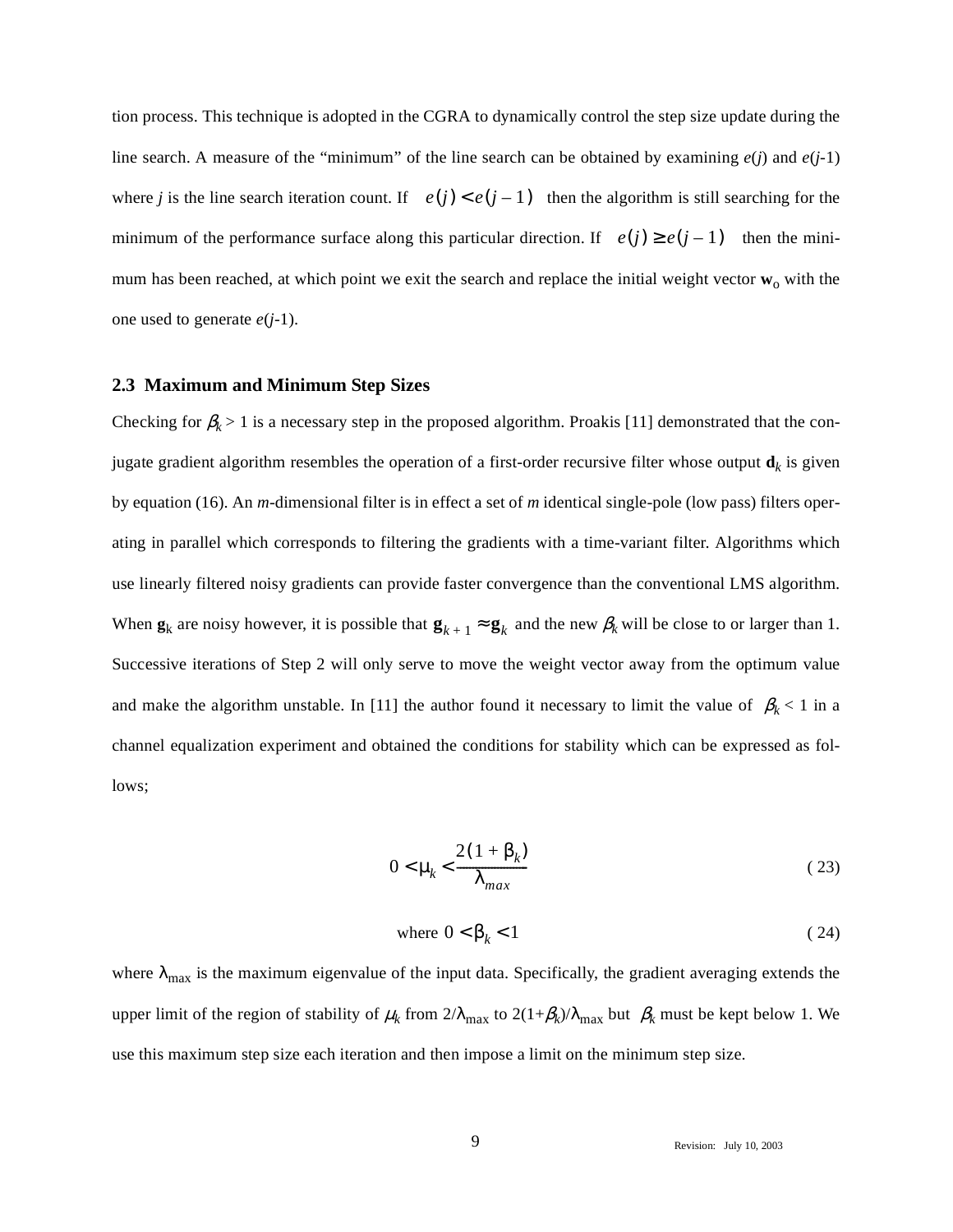The complete algorithm is summarized below and uses triply indexed parameters. The parameter *n* refers to the main iteration number, where the data is shifted in on a sample by sample basis, *k* represents the conjugate direction iteration count and *j* represents the line search iteration count.

### *Conjugate Gradient Reuse Algorithm (CGRA)*:

*Initialization:* **w**<sub>0</sub>(0)=**0***,*  $\beta_k$ (0)=0*.* 

For each iteration *n,* do steps *1,2* and *3.*

*Step 1. a)* Shift in new data into vector **x**(*n*) *b*) Starting with an initial weight vector  $w_0(n)$ , compute the initial error;

$$
e(n) = \mathbf{w}_0^T(n)\mathbf{x}(n) - d(n) \tag{25}
$$

*c)* Compute the maximum step size according to

$$
\mu_{max}(n) = \frac{1 + \beta_k(n)}{\mathbf{x}^T(n)\mathbf{x}(n)}
$$
\n(26)

*d)* Compute the initial windowed gradient estimate;

$$
\mathbf{g}_0(n) = \left[\nabla f(\mathbf{w}_0(n))\right]^T = \left(\frac{2}{n_w}\right)\left[\sum_{i=0}^{n_w-1} \left\{\left[\mathbf{w}_0^T(n)\mathbf{x}(n-i) - d(n-i)\right]\mathbf{x}(n-i)\right\}\right] \tag{27}
$$

$$
e) \text{ set } \mathbf{d}_0(n) = -\mathbf{g}_0(n) \tag{28}
$$

*Step 2*. Repeat for  $k=0,1, n_w-1$  where  $n_w \le m$ 

a) set 
$$
\mu_{k,0}(n) = \mu_{max}(n)
$$
 and  $\mathbf{w}_{k,0}(n) = \mathbf{w}_k(n)$ 

Repeat Steps 2*b-1*) through 2*b-4*) for 
$$
j=1
$$
,  $n_w$  where  $n_w \le m$   
2*b-1*) Set  $\mathbf{w}_{k,j}(n) = \mathbf{w}_{k,j-1}(n) + \mu_{k,j}(n)\mathbf{d}_k(n)$  (29)

*2b-2)* Compute the new error output using

$$
e_{k,j}(n) = \mathbf{w}_{k,j}^T(n)\mathbf{x}(n) - d(n) \tag{30}
$$

*2b-3)* Adjust the step size

10 Revision: July 10, 2003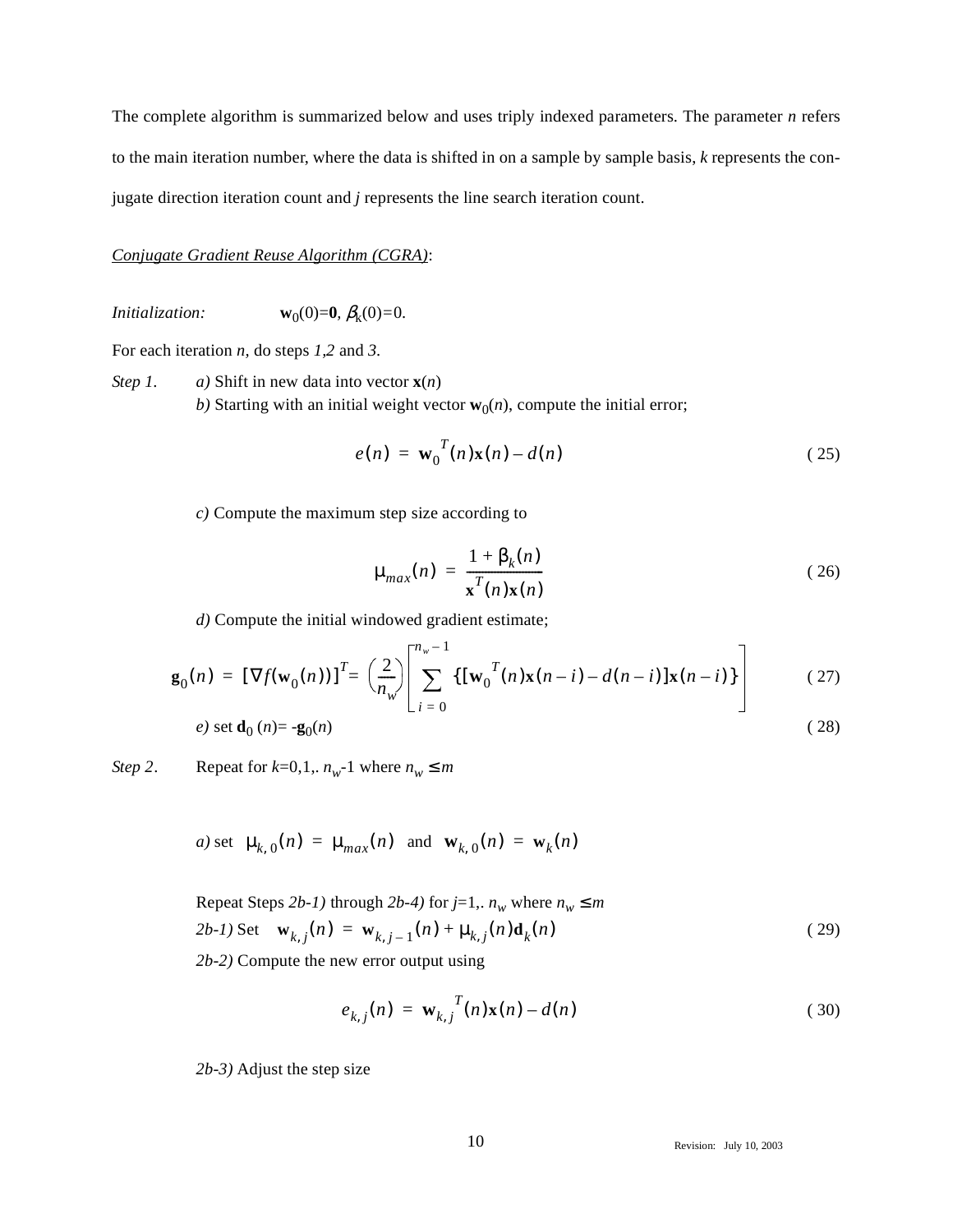$$
\mu_{k,j}(n) = \begin{cases}\n\mu_{max}(n) & ; \mu_{k,j}(n) \ge \mu_{max}(n) \\
\mu_{min}(n) & ; \mu_{k,j}(n) \le \mu_{min}(n) \\
\zeta \mu_{k,j-1}(n) + \gamma \rho_j^2(n) & ; \mu_{min}(n) < \mu_{k,j}(n) < \mu_{max}(n)\n\end{cases} \tag{31}
$$
\nwhere  $\rho_j(n) = \Gamma \rho_{j-1}(n) + (1 - \Gamma) e_j(n) e_{j-1}(n)$  (32)

 $2b-4$ ) if  $e_{k,j}(n) > e_{k,j-1}(n)$  then proceed to *Step 2c*), else goto *Step 2b-1*).

*c*) restore the "optimum" weight vector  $\mathbf{w}_{k+1}(n) = \mathbf{w}_{k,j}(n)$  for this direction.

d) Unless 
$$
k=m_w-1
$$
, set  $\mathbf{d}_{k+1}(n) = -\mathbf{g}_{k+1}(n) + \beta_k(n)\mathbf{d}_k(n)$ , where; (33)

$$
\beta_k(n) = \frac{\mathbf{g}_{k+1}^T(n)\mathbf{g}_{k+1}(n)}{\mathbf{g}_k^T(n)\mathbf{g}_k(n)} \quad \text{and} \tag{34}
$$

$$
\mathbf{g}_{k+1}(n) = \left[\nabla f(\mathbf{w}_{k+1}(n))\right]^T = \left(\frac{2}{n_w}\right)\left[\sum_{i=n-n_w+1}^{n} \left\{\left[\mathbf{w}_{k+1}^T(n)\mathbf{x}(i) - d(i)\right]\mathbf{x}(i)\right\}\right]
$$
(35)

I f  $\beta_k$  (n) > 1, go directly to Step 3), otherwise go to Step 2)

## *Step 3*. Replace  $\mathbf{w}_0(n+1)$  by  $\mathbf{w}_k(n)$ , and go back to *Step 1*.

The reuse of the gradient is performed in *Step 2b-1*) where the newly computed direction vector  $\mathbf{d}_k$  is used to successively update  $\mathbf{w}_k$ . Note that  $\mathbf{d}_k(n) = -\mathbf{g}_k(n) = -[\nabla f(\mathbf{w}_k(n))]^T$  only during the first iteration of the line search when  $k=0$  and that during successive iterations,  $\mathbf{d}_k$  will change. During the line search, we have imposed an allowed limit of  $n_w$  steps of loop 2b) to reach the minimum of a particular conjugate direction. This factor was chosen assuming that the lower the  $n_w$ , the poorer the estimate of the true gradient and therefore, we wish to limit the number of steps in any particular direction to place a limit on the number of steps taken should they be in the wrong direction. It was often observed in the simulations that fewer than  $n_w$  successive steps of 2b) need to be taken before the minimum is reached and therefore this limit is not too restrictive. If the minimum of a particular conjugate direction has not been reached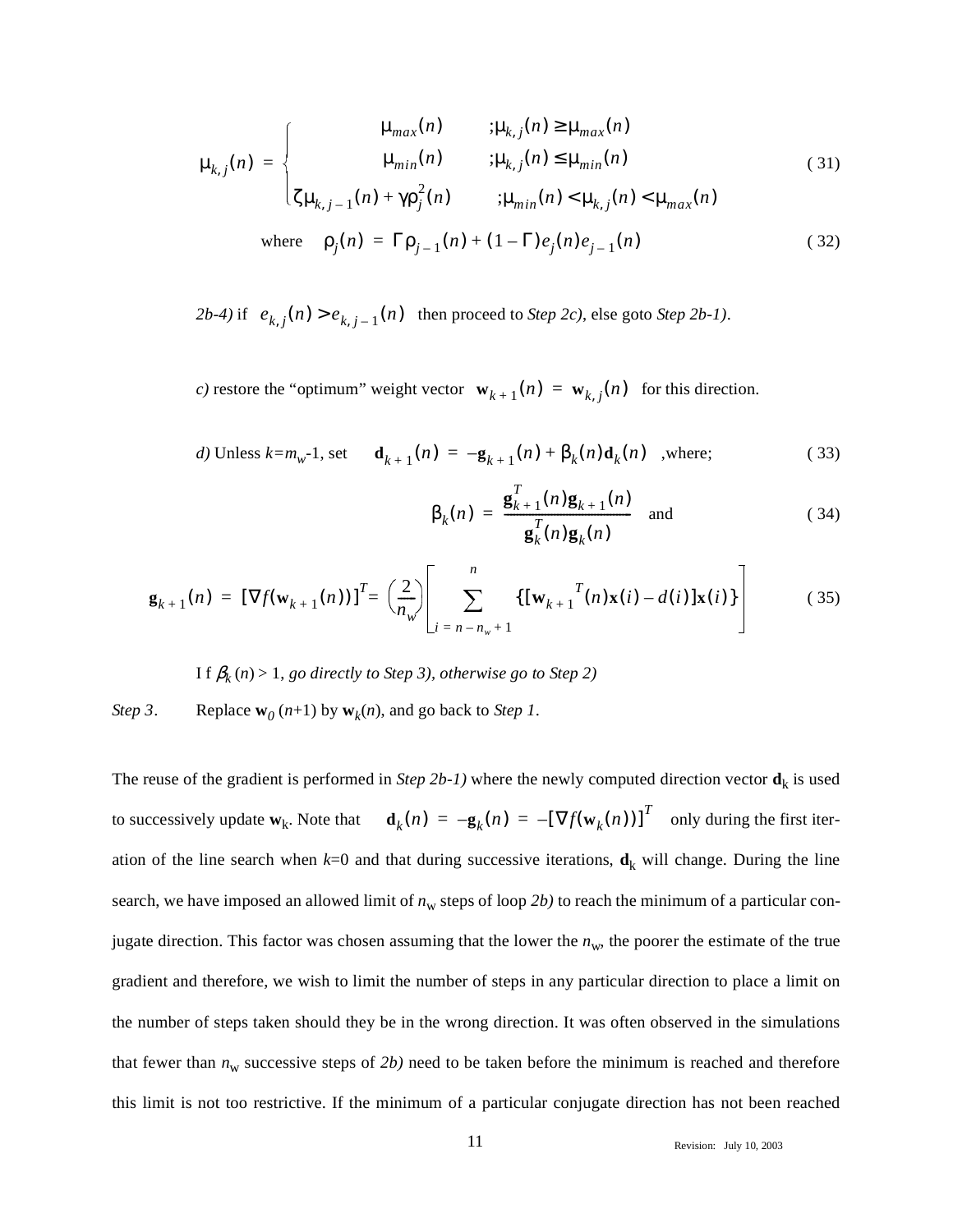before the next conjugate direction is calculated, or if the gradient estimate is poor, there is no guarantee that the new directions will be conjugate with respect to one another. This will slow convergence, however, it is still superior to the NLMS algorithm.

#### **2.4 Simplified CGRA**

The CRGA provides an averaged gradient which also points in the optimum direction towards the minimum of the performance surface based on the available information in the gradient window. If we assume that the performance surface does not change too rapidly, then it is safe to assume that by reusing the conjugate gradient *weight* updates (as opposed to direction updates), we can still step in the right direction and at the same time avoid the calculation of the true gradient. If we only allow a gradient calculation every *P* input samples, we obtain a reduction in the complexity by a factor of *P* over the CGRA. This is the basis of the simplified CGRA. A variation of this idea was proposed by Hush and Salas [10] for reducing the computational complexity of backpropagation weight updates in neural networks where they showed that the convergence rate speed-up or slow-down is a related to the reuse rate. It is also possible to reuse the weight updates several times per sample iteration *n*, however, for the application described here, we only update the weights once per sample with a gradient calculation every *P* samples.The trade-off is that the convergence rate will become *poorer* in correlated environments as *P* increases. However, it provides a basis for trading computationally complexity for performance in the same way as the gradient window size  $n_w$ . The algorithm is the same as the CGRA except for the following changes which are indicated with an asterisk in bold type;

### *Simplified Conjugate Gradient Reuse Algorithm (CGRA2)*:

*Initialization:* **w**<sub>0</sub>(0)=**0***,*  $\beta_k(0)=0$ .

#### **\*\*\****count=0***;**

For each iteration *n,* do steps *1,2* and *3.*

*Step 1. a)* Shift in new data into vector **x**(*n*)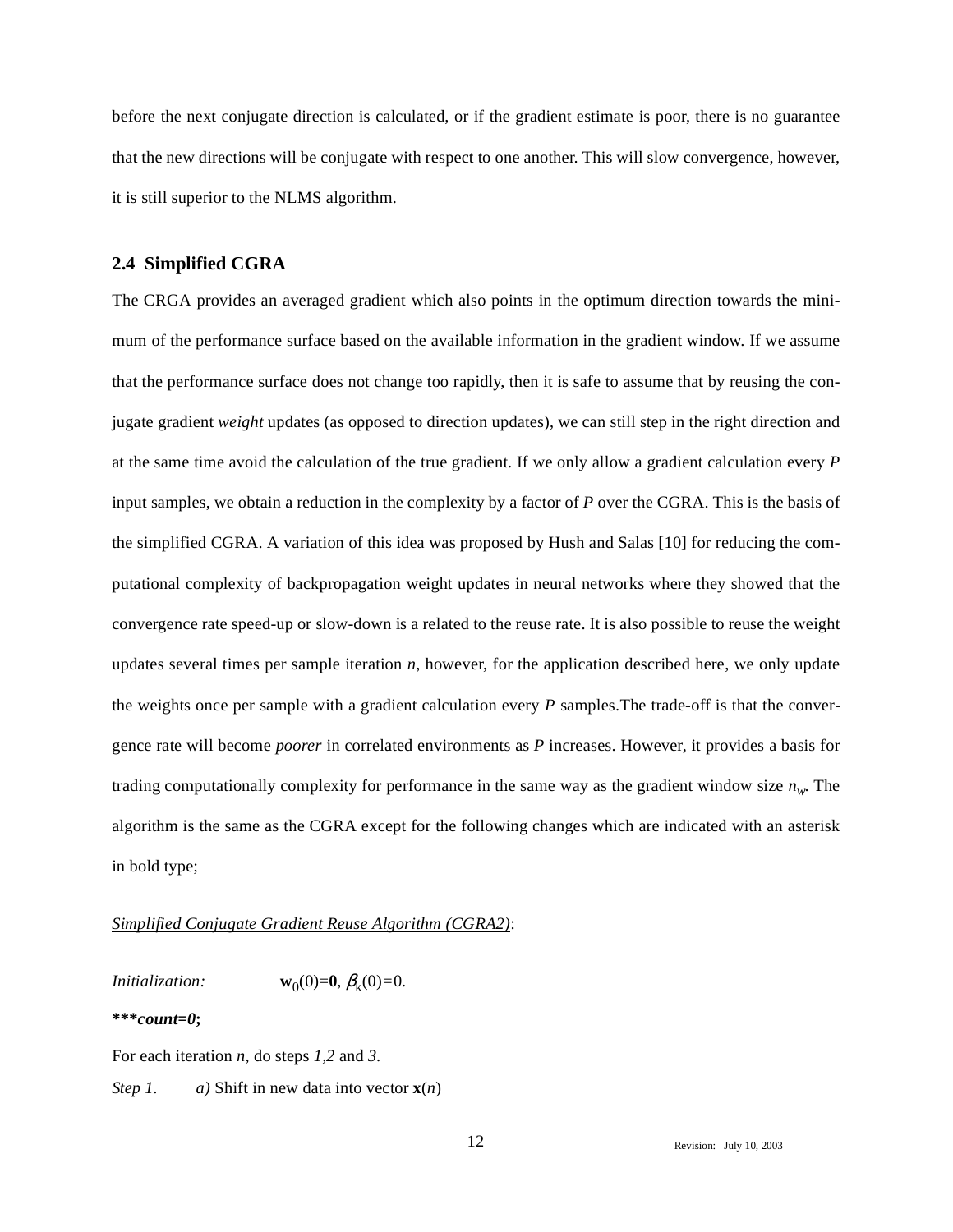*b*) Starting with an initial weight vector  $w_0(n)$ , compute the initial error;

$$
e(n) = \mathbf{w}_0^T(n)\mathbf{x}(n) - d(n) \tag{36}
$$

**\*\*\****count=count+1* **\*\*\****if count=P, continue, else goto Step 3)*

Perform rest of *Step 1)* and *Step 2) here*

Step 3. 
$$
*** If count=1, \Delta w_k(n) = w_k(n) - w_o(n)
$$
 (37)

$$
\mathbf{w}_o(n+1) = \mathbf{w}_k(n) \tag{38}
$$

$$
*** else \t wo(n+1) = wo(n) + \Delta wk(n)
$$
\t(39)

Replace  $\mathbf{w}_0(n+1)$  by  $\mathbf{w}_k(n)$ , and go back to *Step 1*.

### **2.5 Complexity**

In the regular CGA, the number of multiplications required in Step 1) is  $3m^2$  per gradient calculation or  $6m^2$  total. In step 2), the number of multiplications per sample is  $m(6m^2 + 6m)$  per sample for an overall total of  $6m^3 + 12m^2$ . In the CGRA, the number of multiplications per sample in *Step 1*) is  $2mn_w + 1$ . *Step 2b* is done *R* times resulting in a complexity of  $n_wR(2m+6)$  multiplications per sample where  $R \le n_w$ . *Step 2d*) is done  $n_w$ -1 times for a complexity of  $(n_w - 1)(2mn_w + 3m)$  multiplications per sample. Summing all of these contributions, the overall complexity of the CGRA is equal to;

$$
(2mn_w + 1) + n_wR(2m + 6) + (n_w - 1)(2mn_w + 3m)
$$
\n(40)

multiplications per sample. For *R* =1 the CGRA will default to the FCGA algorithm and for  $n_w=1$ , it reverts to the NLMS algorithm. The standard RLS algorithm has complexity of  $(2m^2+4m)$ . The CGRA has a slight increase in computational complexity over the FCGA due to the gradient reuse rate *R*. However, if fewer than *R* successive steps of *2b)* are needed before the minimum is reached, this estimate of complexity would represent an upper bound. It is possible to limit the value of *R* to some value smaller than  $n_w$  to provide a limited complexity increase. Simulation results will show that by using a restricted *R*, it is possible to obtain the same performance with the CGRA as with the FCGA, even though the latter requires a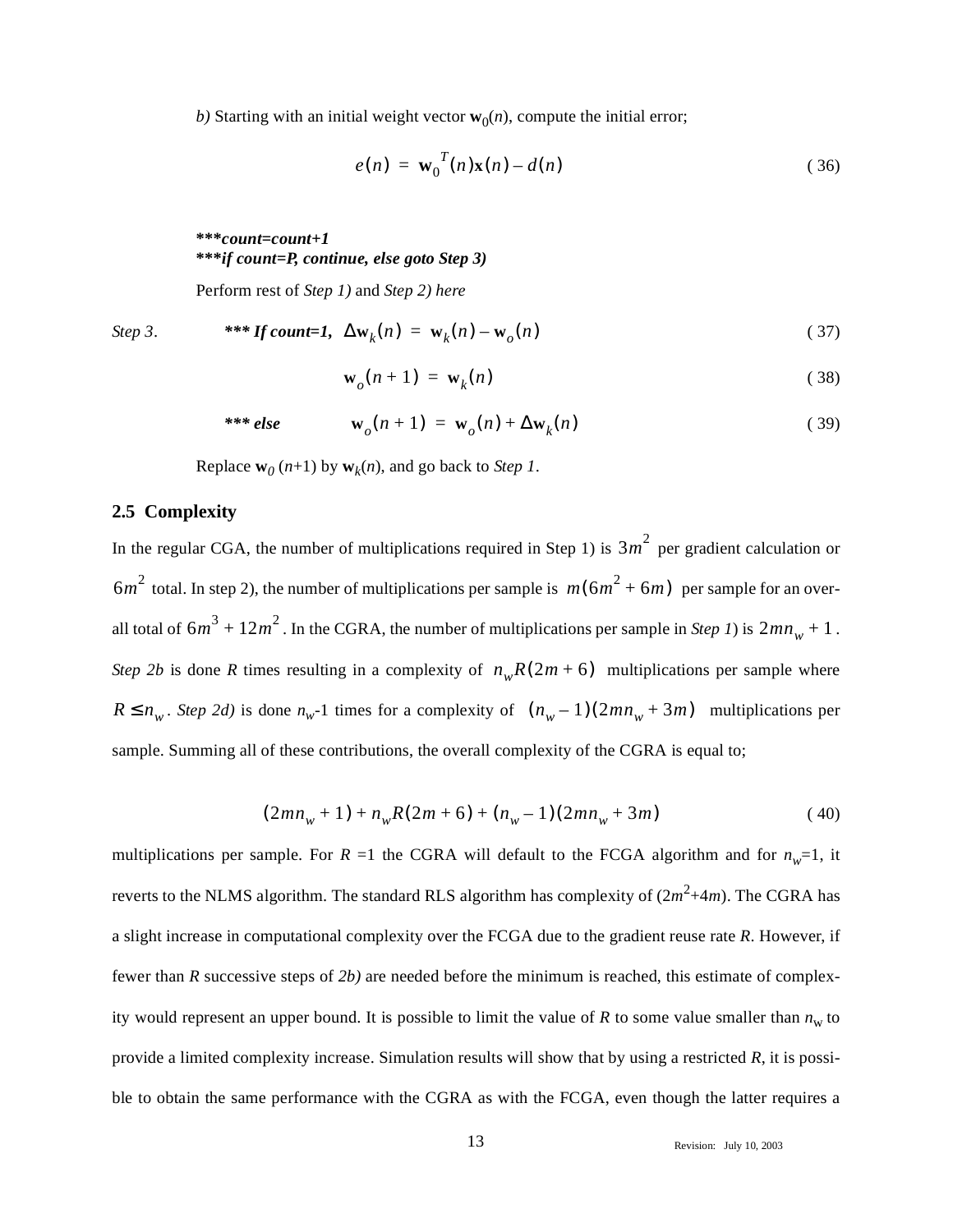larger window size to obtain this performance and is therefore more complex. The simplified CGRA only performs gradient calculations every P samples, and this reduces the complexity to;

$$
(m+1) + \frac{2mn_w + n_wR(2m+6) + (n_w-1)(2mn_w + 3m)}{P}
$$
\n(41)

multiplications per sample for  $R \ge 2$ . For  $R=1$ , the algorithm reverts to the CGRA. Table 1 gives comparative complexities of the CGA, FCGA, CGRA, CGRA2 and RLS algorithms for  $m=50$ ,  $n_w=5$ ,  $R=2$  and  $P = 3.$ 

| <b>Algorithm</b> | Mult./sample                                                                  | Mult./sample for $m=50$ , $n_w=5$ |
|------------------|-------------------------------------------------------------------------------|-----------------------------------|
| <b>CGA</b>       | $6m^3 + 12m^2$                                                                | 780,000                           |
| <b>FCGA</b>      | $(2mn_w+1)+n_w(2m+6)+(n_w-1)(2mn_w+3m)$                                       | 3631                              |
| <b>CGRA</b>      | $(2mn_w+1)+n_wR(2m+6)+(n_w-1)(2mn_w+3m)$                                      | 4161                              |
| CGRA2            | $(m+1) + \frac{2mn_w + n_wR(2m+6) + (n_w-1)(2mn_w + 3m)}{2mn_w + n_wR(2m+6)}$ | 1438                              |
| <b>RLS</b>       | $2m^2 + 4m$                                                                   | 5200                              |

**TABLE 1. Comparison of algorithm complexity.**

#### **3.0 SIMULATIONS**

In this section, we apply the CGRA to the problem of system identification as illustrated in Figure 1. The unknown system is modelled by an impulse 50 taps long which is obtained from an exponentially decaying set of random values between  $\pm 1$ . This choice is representative of a typical acoustic impulse response obtained in conference rooms with small reverberation times for applications in acoustic echo cancellers, where both fast convergence and tracking are required. The input to the system is a coloured noise sequence obtained from a single pole autoregressive process described by;

$$
y(n) = 0.9y(n-1) + v(n)
$$
 (42)

where  $v(n)$  is a unit variance white noise sequence. This signal is then filtered by the unknown system and finally, a small amplitude uncorrelated white gaussian noise signal is then added to the system output to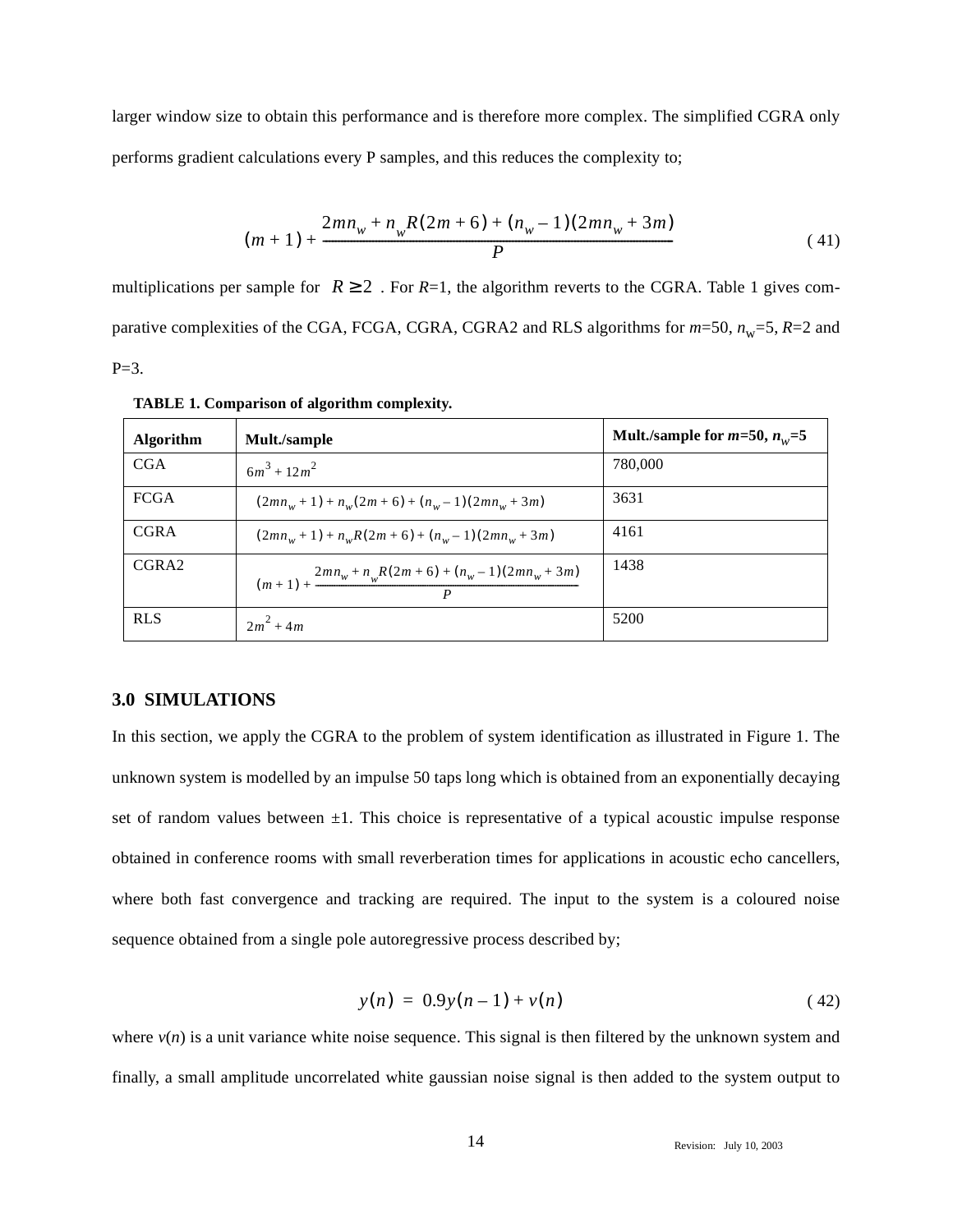produce a desired signal to noise ratio of 50 dB. In order to demonstrate the tracking capabilities of the CGRA, the unknown system impulse response is changed halfway through the data sequence by multiplying all coefficients by -1.0. This change in the transfer function will cause a temporary increase in the Mean Squared Error (MSE) as the algorithms try to readjust the weights to the new optimum weight vector. The ability of a particular algorithm to quickly re-adapt its weights is a measure of its tracking performance. The Normalized Mean Squared Error (NMSE) convergence curves for the RLS, NLMS, FCGA, MVSS and CGRA are plotted for comparison. The NMSE curves are obtained by averaging the error and desired signals over 100 independent runs and then smoothing according to the following formula,

$$
NMSE(n) = 10\log\left(\frac{\sum_{r=0}^{50} \left[\overline{e_r}(k)\right]^2}{\sum_{r=0}^{50} \left[\overline{d_r}(k)\right]^2}\right) dB\tag{43}
$$

where  $e_r(k)$  and  $d_r(k)$  represent the averaged error and desired signals averaged over 100 independent trials and *r* represents the window values over which these averages are then smoothed, in this case equal to 50. A summary of the parameters used in the simulations are listed in Table 2.

| <b>Algorithm</b> | #Taps<br>$\boldsymbol{m}$ | $\alpha$ | λ     | $\mu_{max}$     | $\mu_{\min}$      | ξ    | $\Gamma$ | $\gamma$ | $n_{\rm w}$ | <b>SNR</b> |
|------------------|---------------------------|----------|-------|-----------------|-------------------|------|----------|----------|-------------|------------|
| <b>NLMS</b>      | 50                        | 0.5      | 0.5   |                 |                   |      |          |          |             | 50 dB      |
| <b>RLS</b>       | 50                        |          | 0.997 |                 |                   |      |          |          |             | 50 dB      |
| <b>MVSS</b>      | 50                        |          |       | 1.0             | $1e-5$            | 0.97 | 0.99     | 1e9      |             | 50 dB      |
| <b>FCGA</b>      | 50                        | 0.5      |       |                 |                   |      |          |          | 5           | 50 dB      |
| <b>CGRA</b>      | 50                        |          |       | see eqn. $(26)$ | $\mu_{max}$<br>10 | 0.4  | 0.4      | 1e2      | 5           | 50 dB      |

**TABLE 2. List of parameters used during simulations.**

The normalized step size parameter  $\alpha$  is set to 0.5 for both the NLMS and modified FCGA algorithms. The exponential forgetting factor  $\lambda$  for the RLS is 0.997 since it was found in the simulations that a lower value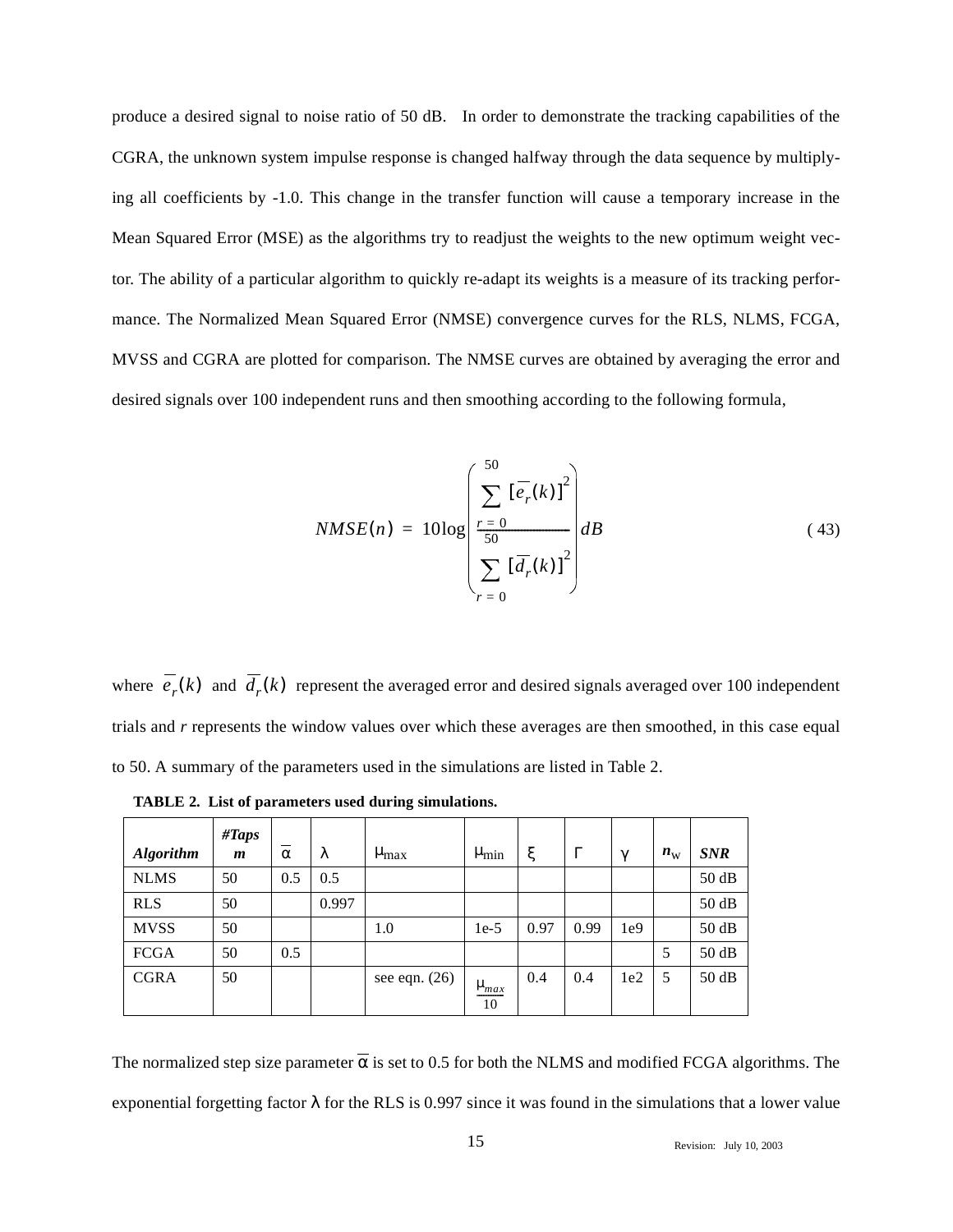caused instability. The ξ parameter for the MVSS is large since the data sequences used are 16 bit integer which is normalized with respect to 32768. The window sizes for the FCGA and CGRA are both set to 5 which provides a good performance/complexity trade-off. The minimum step size for the line search portion of the CGRA was chosen as  $\mu_{min} = \frac{m_{max}}{10}$ . The signal to noise ratio of the desired signal *d* is set to 50 dB. µ*max*  $=\frac{4444}{10}$ 

## **3.1 Results**

*Experiment #1 Comparison of Algorithms with Correlated Input***:** Figure 2 shows the results when the input is coloured by the first order autoregressive process described by equation (42). During the first part of the training, the RLS converges quickly owing to its insensitivity to eigenvalue spread. The FCGA and CGRA also converge quickly but the CGRA is faster than the FCGA. Both the MVSS and NLMS have poor convergence characteristics due to the correlated input data. At iteration 1000, the unknown system is changed and the RLS algorithm has problems tracking due to the forgetting factor  $\lambda$  being close to 1 and only manages to obtain a lower error than the NLMS and MVSS algorithms by iteration 1500. The CGRA and FCGA convergence rates after iteration 1000 are almost identical to the initial convergence rate. The CGRA obtains the best convergence rate of all the above algorithms.

*Experiment #2 Comparison of FCGA and CGRA***:** In this experiment we compare convergence and tracking performance obtained for the FCGA and CGRA using different window sizes for reduced complexity. The conditions for this experiment are the same as in Experiment #1 (correlated input) and the stepsize limits for the CGRA are listed in Table 2. The results in Figure 3 show the performance of the CGRA with a limited gradient reuse rate *R*, as compared to the FCGA using  $n_w=5$  and  $n_w=8$ . In this experiment, the NMSE curves were obtained using the parameters listed in Table 2 which also indicates the relative complexity.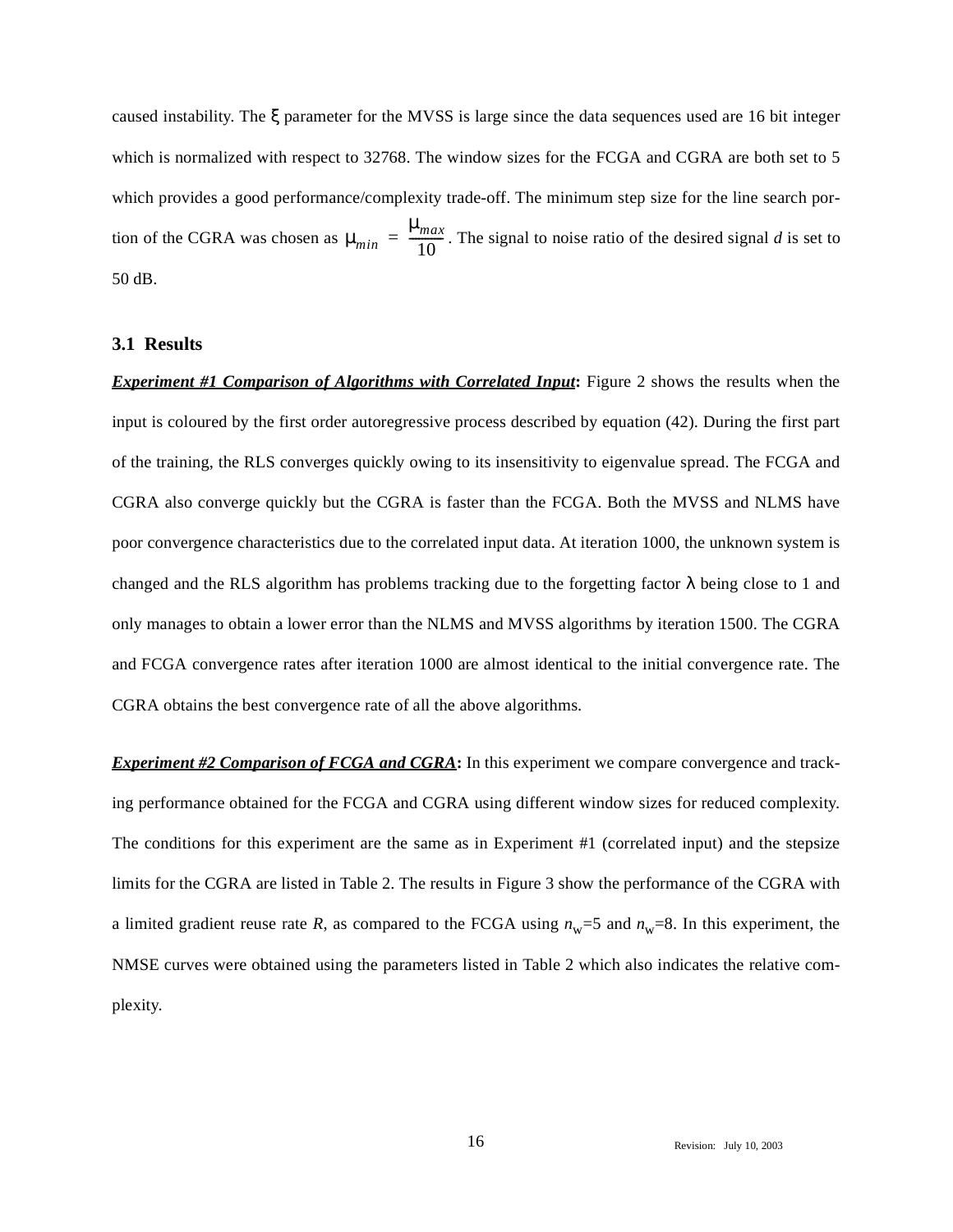| <b>Algorithm</b> | #Taps<br>m | $\alpha$ | ٣   | г   | $\mathcal{U}$ | $n_{\rm w}$ | R | <b>SNR</b> | Complexity<br>( <i>mults/iter</i> ) |
|------------------|------------|----------|-----|-----|---------------|-------------|---|------------|-------------------------------------|
| <b>FCGA</b>      | 50         | 0.5      |     |     |               |             |   | 50dB       | 3631                                |
| <b>FCGA</b>      | 50         | 0.5      |     |     |               | 8           |   | 50 dB      | 8299                                |
| <b>CGRA</b>      | 50         |          | 0.4 | 0.4 | 1e2           |             |   | 50dB       | 4161                                |

**TABLE 3.** Parameter and complexity comparison for FCGA ( $n_w$ =5 and 8) and CGRA ( $n_w$ =5,  $R=2$ ).

The gradient averaging window  $n_w$  in the FCGA had to be increased to 8 in order to obtain the same tracking convergence performance as the CGRA with  $R=2$  and  $n_w=5$ . In this example, the complexity of the FCGA( $n_w$ =8) is approximately 99% higher than the CGRA( $n_w$ =5, *R*=2) for similar performance results using correlated input signals.

*Experiment #3 Simplified CGRA performance:* The conditions for this experiment are the same as in Experiment #1 with parameters and complexity listed in Table 2. The results in Figure 4 show the performance of CGRA and simplified CGRA (here called CGRA2), as compared to the NLMS and FCGA.

| <b>Algorithm</b>  | #Taps<br>m | $\alpha$ |     | $\Gamma$ | $\mathbf v$ | $n_{\rm w}$ | R | $\boldsymbol{P}$ | <b>SNR</b> | Complexity<br>( <i>mults/iter</i> ) |
|-------------------|------------|----------|-----|----------|-------------|-------------|---|------------------|------------|-------------------------------------|
| <b>NLMS</b>       | 50         | 0.5      |     |          |             |             |   |                  | 50dB       | 102                                 |
| <b>FCGA</b>       | 50         | 0.5      |     |          |             |             |   |                  | 50dB       | 3631                                |
| <b>CGRA</b>       | 50         |          | 0.4 | 0.4      | 1e2         | 5           | 5 |                  | 50dB       | 5751                                |
| CGRA2             | 50         |          | 0.4 | 0.4      | 1e2         | 5           | 5 | 3                | 50dB       | 1968                                |
| CGRA <sub>2</sub> | 50         |          | 0.4 | 0.4      | 1e2         |             | 5 | 5                | 50dB       | 1201                                |

**TABLE 4. Comparative complexity using NLMS, FCGA, CGRA and CGRA2**  $(n_w = R = 5)$ **.** 

The convergence curves illustrate that the CGRA outperforms all other algorithms. The convergence of the CGRA2 algorithm  $(n_w=5, R=P=5)$  outperform the NLMS algorithm 300 samples after the transfer function change even with a reduced gradient update rate. The complexity of the CGRA2 ( $n_w$ =5,  $P$ =5) for this case is approximately a factor of 5 less than the FCGA. There are some transients during the first few iterations since the initial weight change estimates (which are reused *P* times) will be inaccurate during this period. The transients are higher for increased *P* both during initial convergence and when the transfer function is changed at iteration 1000 but will die out as the algorithm converges. The results indicate that depending on the value of *P*, the convergence rate can be tailored to be fast or slow. Increasing the value of *P* reduces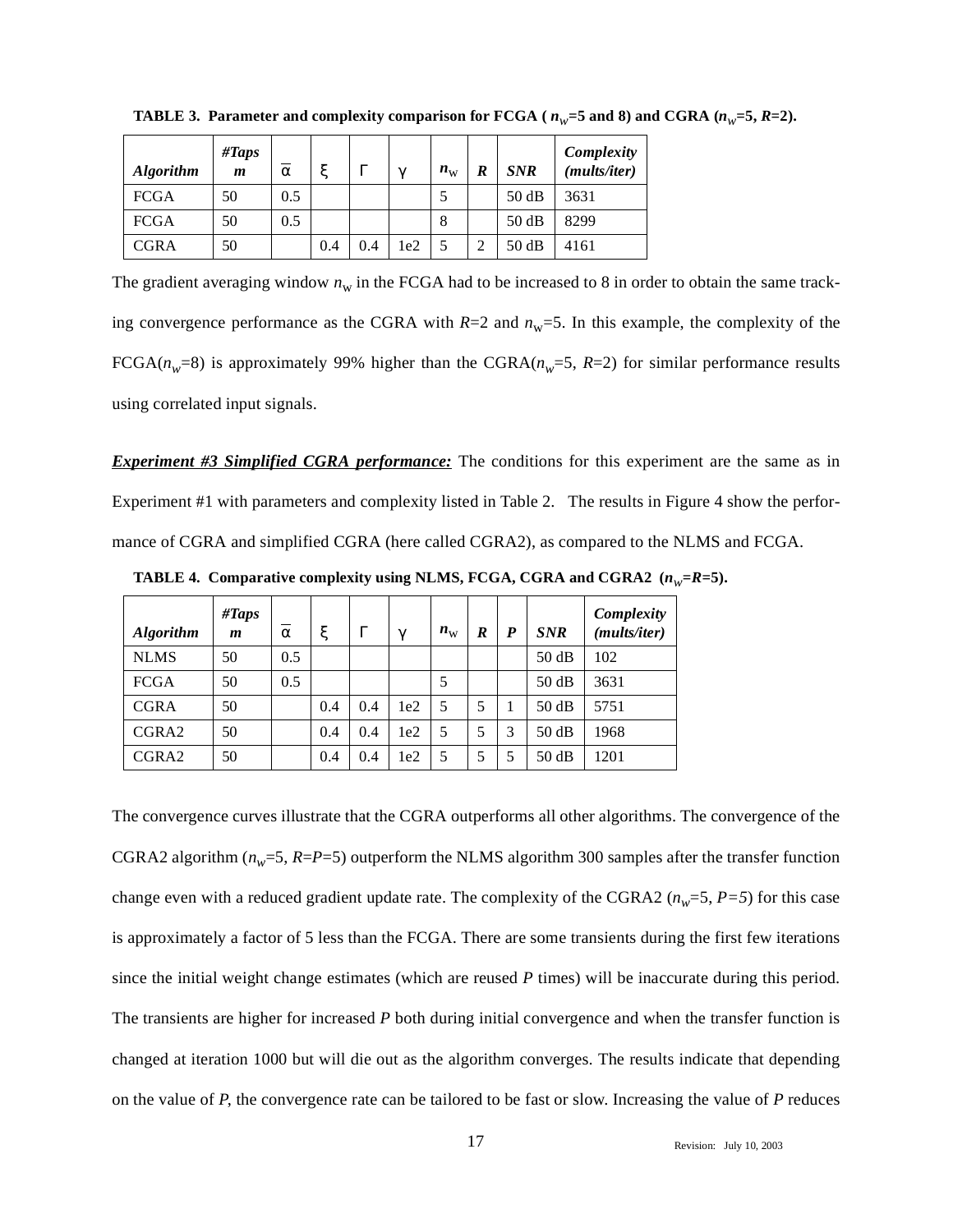the convergence rate (and complexity) such that it falls somewhere between the FCGA and NLMS algorithms.

## **4.0 CONCLUSIONS**

This paper has introduced a new version of the Conjugate Gradient Algorithm which is based on combining the gradient averaging window method with gradient reuse and dynamic step size to replace the optimum step size as calculated in the conventional CGA. The CGRA has reduced complexity as compared to the regular CGA and is slightly more complex than the FCGA depending on the number of iterations performed during the one dimensional line search.The CGRA has been shown to have better convergence and tracking properties than the FCGA in correlated nonstationary environments and can achieve the same performance as the FCGA with reduced complexity. A simplified version of the proposed algorithm has also been presented which computes the gradient every *P* samples, thus obtaining a reduction in complexity with a corresponding trade-off in convergence rate. The CGRA can be tailored to achieve a convergence rate greater than the RLS algorithm without suffering from stability problems associated with an RLS exponential forgetting factor.Although not described here, the CGRA method can also be extended to nonlinear neural networks as a to improve convergence speed and is the subject of future study.

## **5.0 ACKNOWLEDGEMENTS**

The authors wish to thank NSERC, Carleton University, Nortel and the Telecommunications Research Institute of Ontario (TRIO) for their financial support and also Dr. Heping Ding (Nortel) for his comments on improving the paper.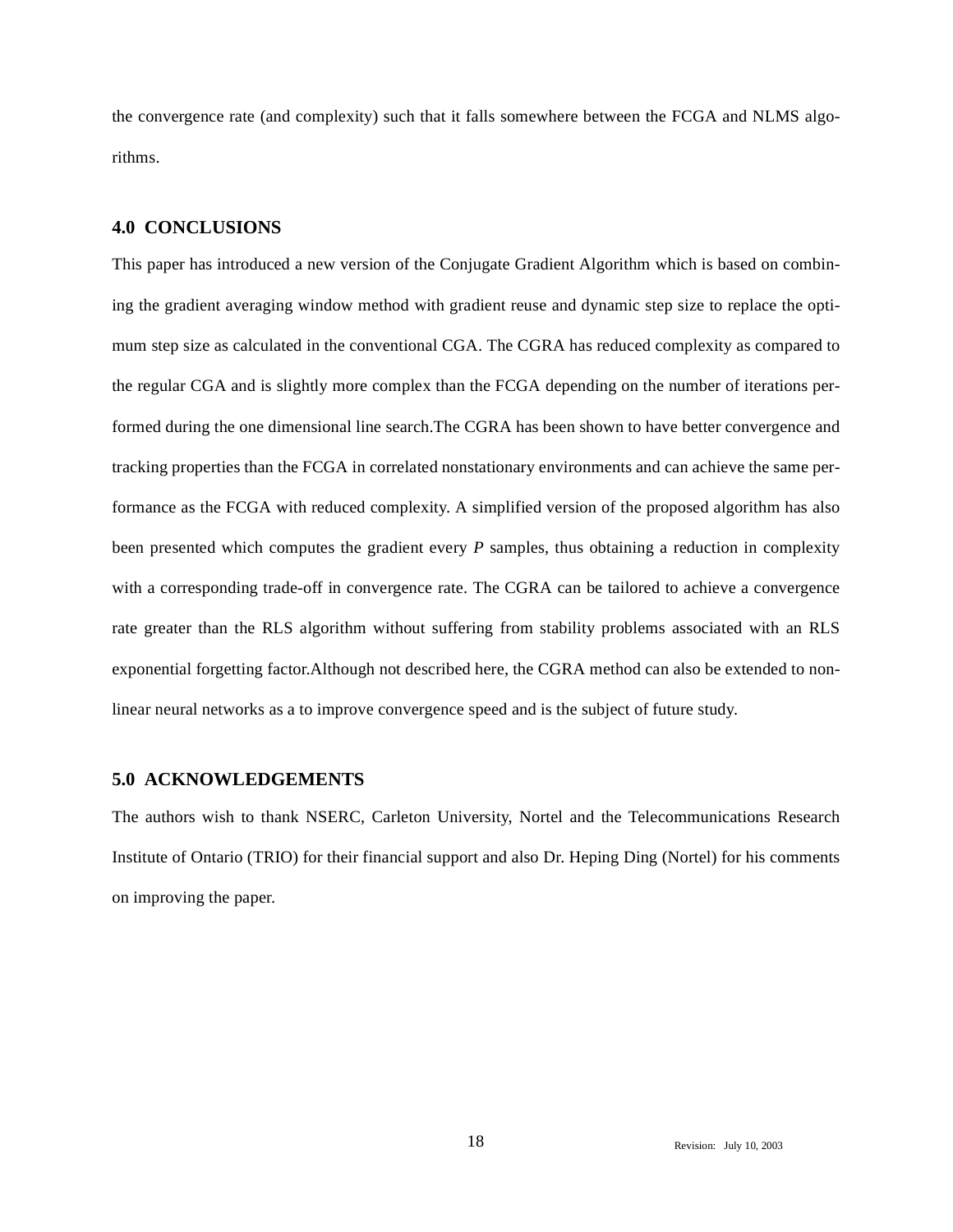#### **6.0 REFERENCES**

- [1] G. K. Boray, M. D. Srinath, "Conjugate Gradient Techniques for Adaptive Filtering", *IEEE Trans. on Circ. and Sys*. Vol. CAS-1, pp. 1-10, Jan. 1992.
- [2] J. S. Lim, C. K. Un, "Conjugate Gradient Algorithm for Block FIR Adaptive Filtering", *Electronic Letters*, Vol. 29, No. 5, pp.428-429, March 1993.
- [3] M. R. Hestenes, *Conjugate Direction Methods in Optimization*, Springer-Verlag, New York,1980.
- [4] K. Mayyas, T. Aboulnasr, "A Robust Variable Step Size LMS-Type Algorithm: Analysis and Simulations", *ICASSP'95,* pp. 1408-1411.
- [5] E.M Johansson, F. U. Dowla, D. M. Goodman, "Backpropagation Learning for Multi-layer Feed-forward Neural Networks Using the Conjugate Gradient Method", *International Journal of Neural Systems,* Vol.2, No. 4, pp. 291-302, 1991.
- [6] M. S. Moller, "A scaled conjugate gradient algorithm for fast supervised learning" *Neural Networks*, Vol. 6, No. 4, pp. 525-534, 1993.
- [7] C. E. Davila, "Line Search Algorithms for Adaptive Filtering", *IEEE Trans. Sig. Proc.*, Vol 41, No. 7, pp. 2490-2494, July 1993.
- [8] S. Haykin, *Adaptive Filter Theory 3rd Ed.*, Prentice Hall Information and System Sciences Series, N.J., 1996.
- [9] D. G. Leunberger, *Introduction to Linear and Nonlinear Programming*, Addison-Wesley, Don Mills, Ont., 1973.
- [10] D. R. Hush, J. M. Salas, "Improving the Learning Rate of Back-Propagation with the Gradient Reuse Algorithm", *Proceedings IEEE Int. Conf. on Neural Nets*, Vol.1, 1988,pp. 441-448.
- [11] J. Proakis, "Channel Identification for High Speed Digital Communications", *IEEE Trans. Automat. Control*, Vol. AC-19, pp. 916-922, Dec. 1974.
- [12] A. Gilloire, T. Petillon, "A Comparison of the NLMS and Fast RLS Algorithms for the Identification of Tim-Varying systems with Noisy Outputs: Application to Acoustic Echo Cancellation", *Signal Processing V:Theories and Applications*, L. Torres et. all. editors, Elsevier, pp. 417-420, 1990.
- [13] L. E. Scales, *Introduction to Non-linear Optimization*, Springer-Verlag, New York, 1985.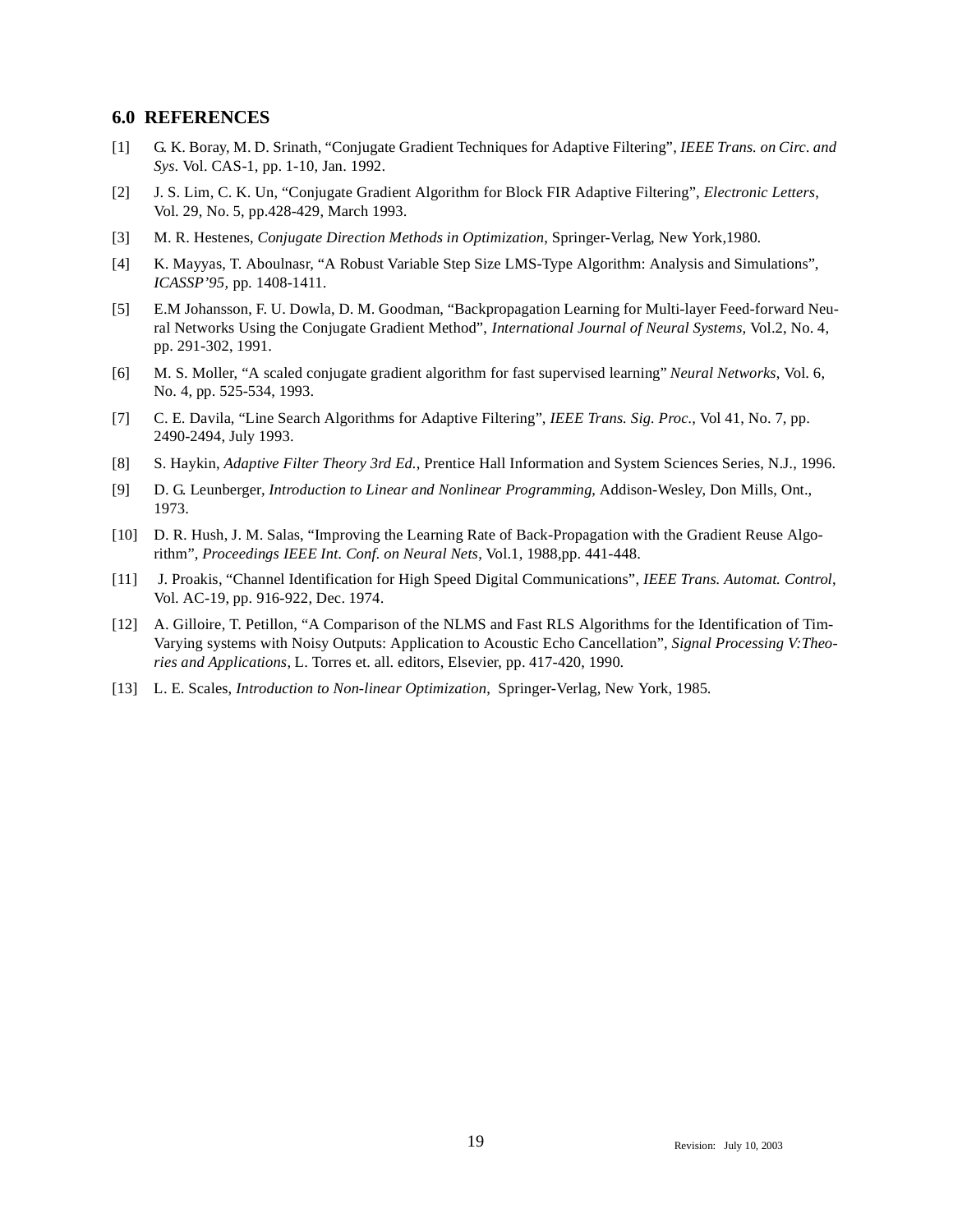# **7.0 ILLUSTRATIONS**



**FIGURE 1. System identification model. The input x(n) is either a white noise source w(n) or an AR(1) process. The unknown channel consists of an exponentially decaying impulse 50 taps long. H1 is a 50 tap transversal filter which is updated according to the NLMS, RLS, MVSS, FCGA or CGRA algorithm. An**  $u$ ncorrelated noise source with variance  $\sigma_{\!N}^2$  is added to the adaptive filter output y(n) to produce an SNR **of 50 dB.**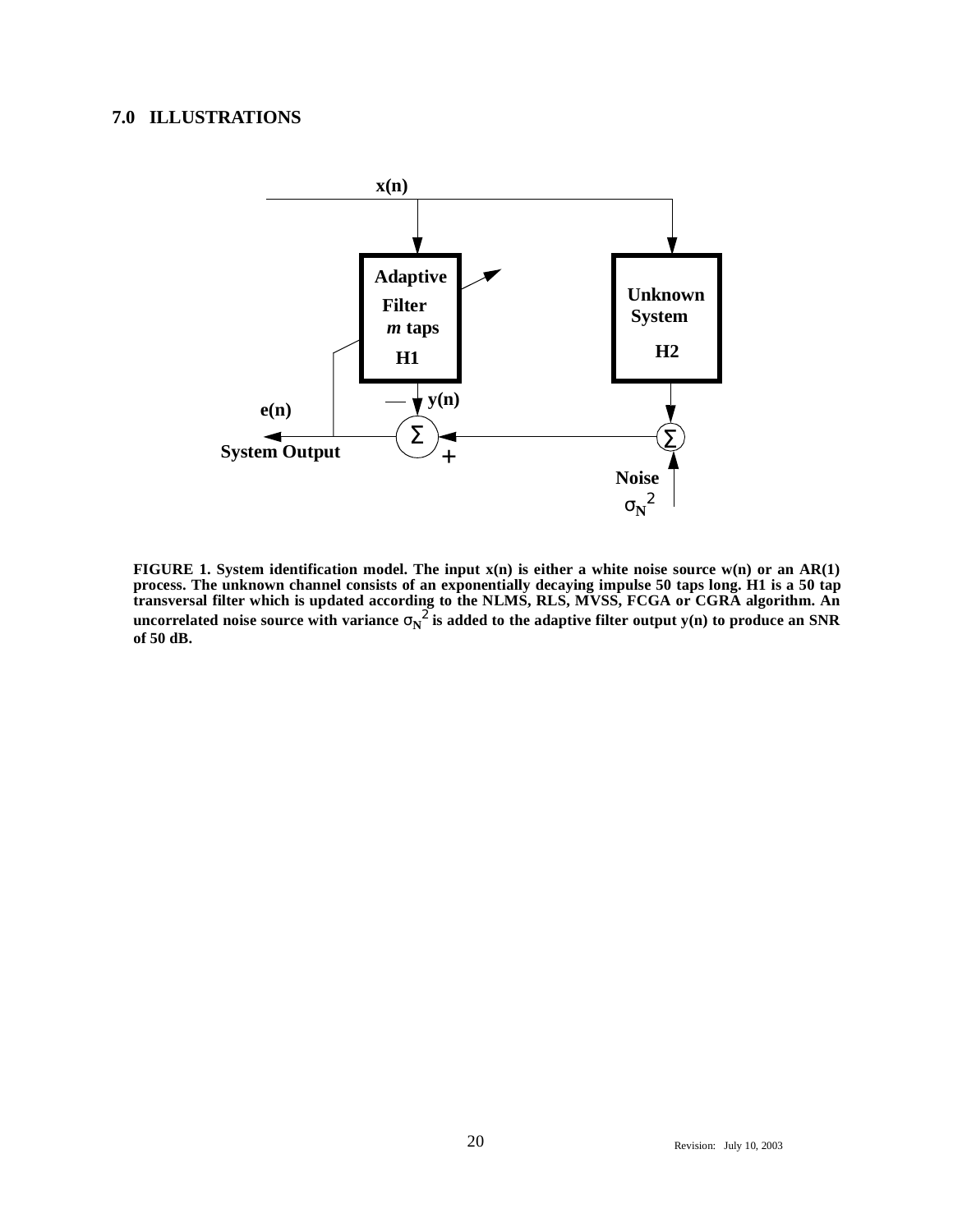

**FIGURE 2. Experiment #1 results. Correlated noise input with a sudden change in the unknown system transfer function at iteration 1000.**

- NLMS
- RLS
- CGRA with  $n_w$ =5
- FCGA with  $n_w = 5$
- **............** MVSS.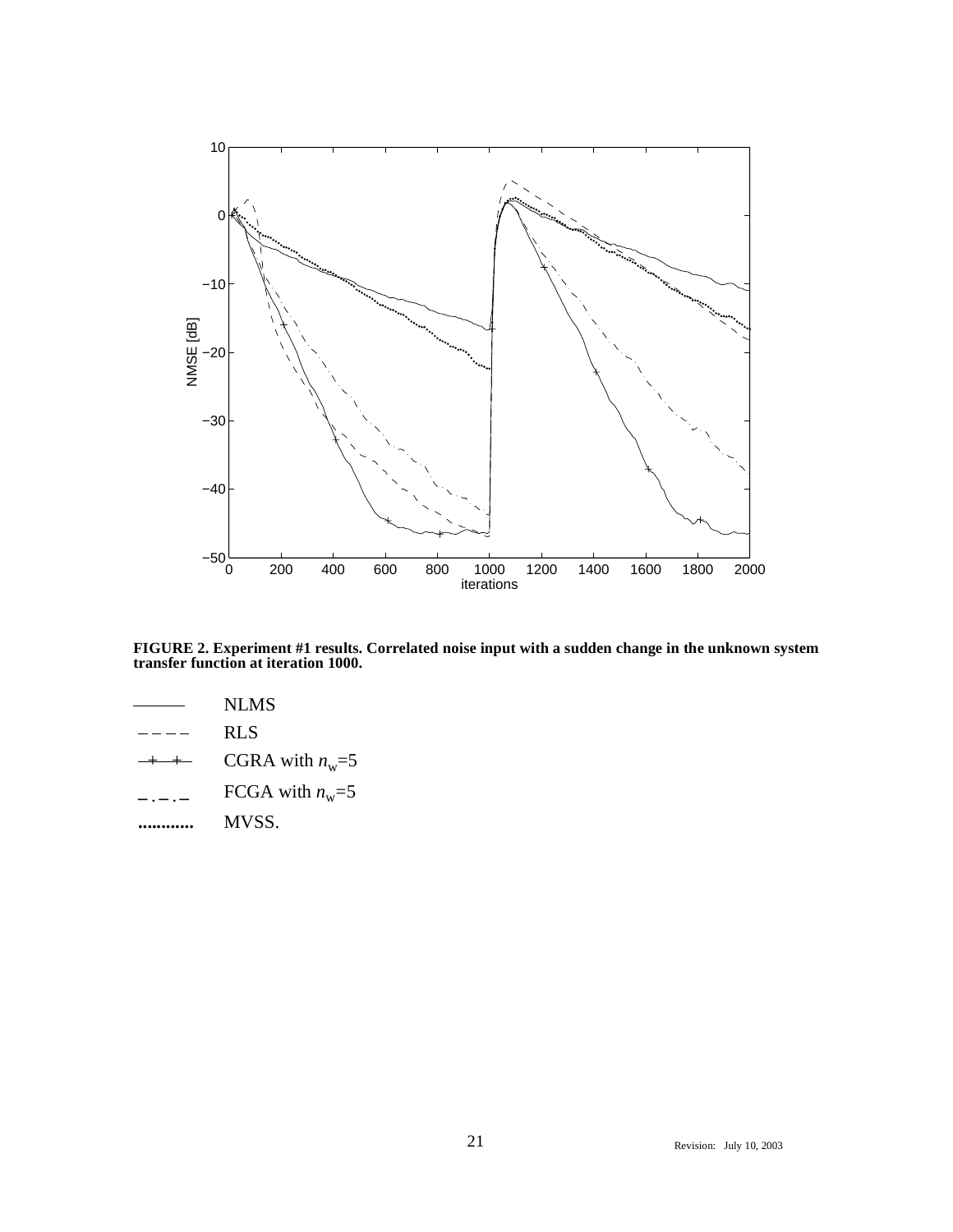

**FIGURE 3. Experiment #2 results. Comparison of FCGA and CGRA using a limited gradient reuse rate. Correlated noise input with a sudden change in the unknown system transfer function at iteration 1000.**

- CGRA with  $R=2$  and  $n_w=5$
- FCGA with  $n_w$ =5
- $\cdots$  FCGA with  $n_w=8$ .